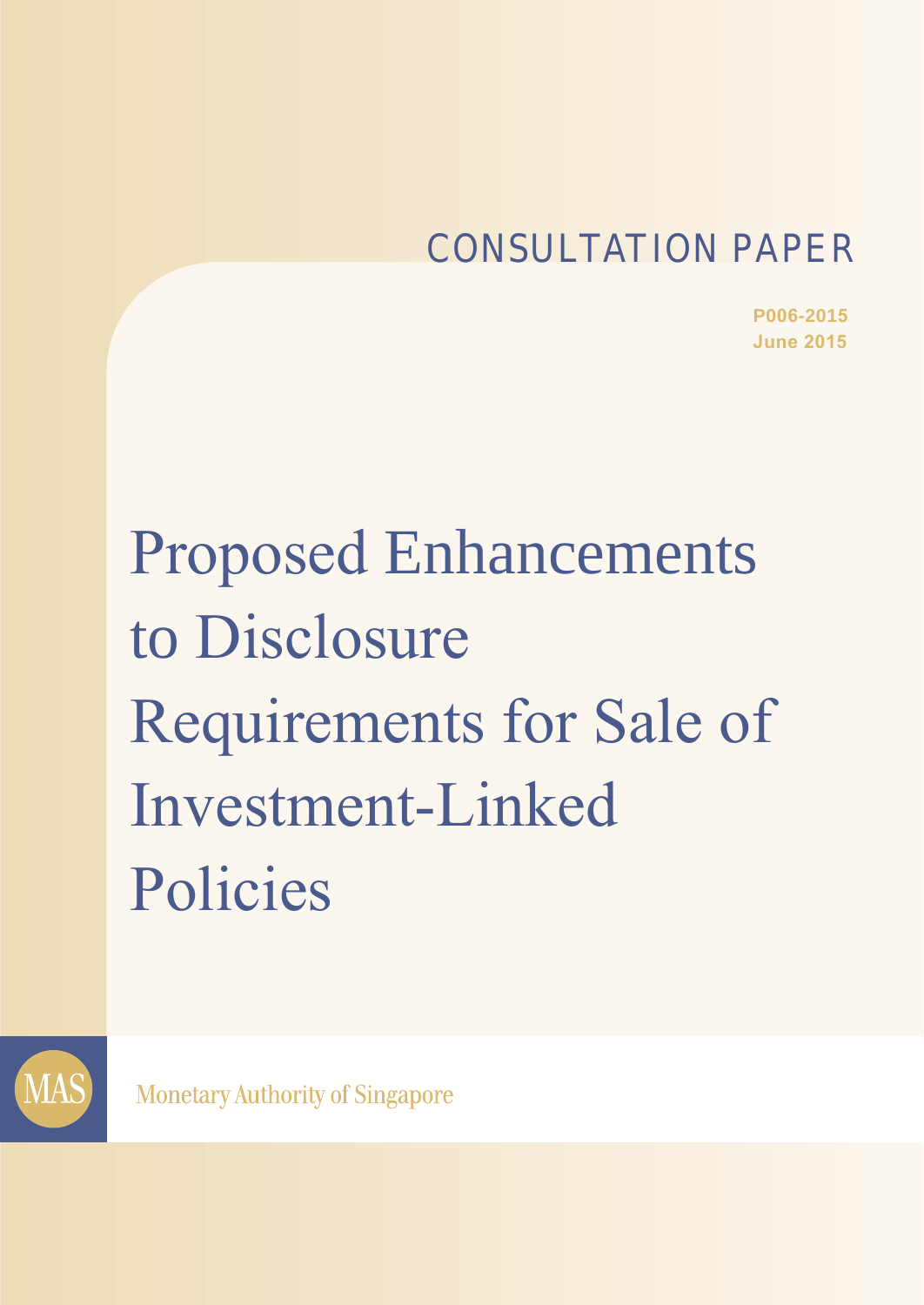# **PREFACE**

An Investment-Linked Policy ("ILP") is a life insurance policy that provides both protection and investment benefits. MAS recognises that policyholders may find an ILP more complex than a term life insurance policy, with features resembling a life insurance policy and a Collective Investment Scheme ("CIS"). In view of this and to improve the clarity of existing disclosure documents, including available information on fees and charges, MAS proposes to enhance the disclosure requirements for the sale of ILPs.

2 MAS invites comments on the proposals outlined in this consultation paper. Electronic submission is encouraged. Please submit your written comments by 31 July 2015 to:

> Insurance Department Monetary Authority of Singapore 10 Shenton Way MAS Building Singapore 079117

Fax: (65) 6229-9694 Email: [ILPConsult2015@mas.gov.sg](mailto:xxx@mas.gov.sg)

3 Please note that all submissions may be made public unless confidentiality is specifically requested for the whole or part of the submission.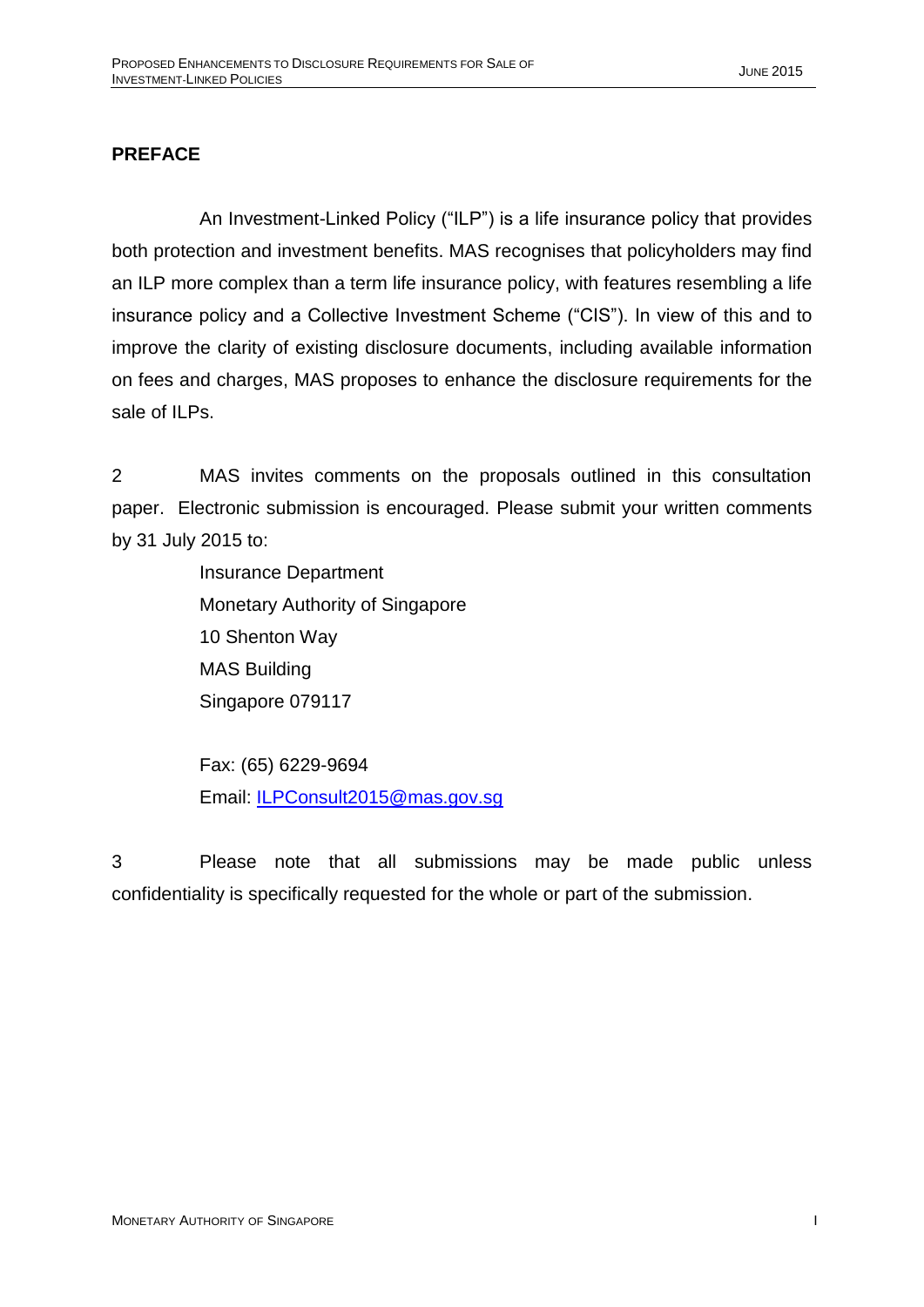# **TABLE OF CONTENTS**

|                | <b>PREFACE</b>                                                       |                |
|----------------|----------------------------------------------------------------------|----------------|
|                | <b>TABLE OF CONTENTS</b>                                             | $\mathbf{I}$   |
| 1              | <b>INTRODUCTION</b>                                                  | 1              |
| $\mathbf{2}$   | <b>PROPOSALS</b>                                                     |                |
| 2.1            | Proposal 1: Enhanced Disclosure on Fees and Charges in a new         | $\mathbf{2}$   |
|                | product level Product Highlights Sheet                               |                |
| 2.2            | Proposal 2: Method of Determining Entry Charge for Layer 1           | 5              |
| 2.3            | Proposal 3: Use of the Terms "Premium Allocation Rate" and "Bid-     | $\overline{7}$ |
|                | Offer Spread"                                                        |                |
| 2.4            | Proposal 4: Monthly Statements for ILPs with Minimal Insurance Cover | 9              |
| 3              | <b>TRANSITIONAL PERIOD</b>                                           | 10             |
| <b>ANNEX A</b> |                                                                      | 11             |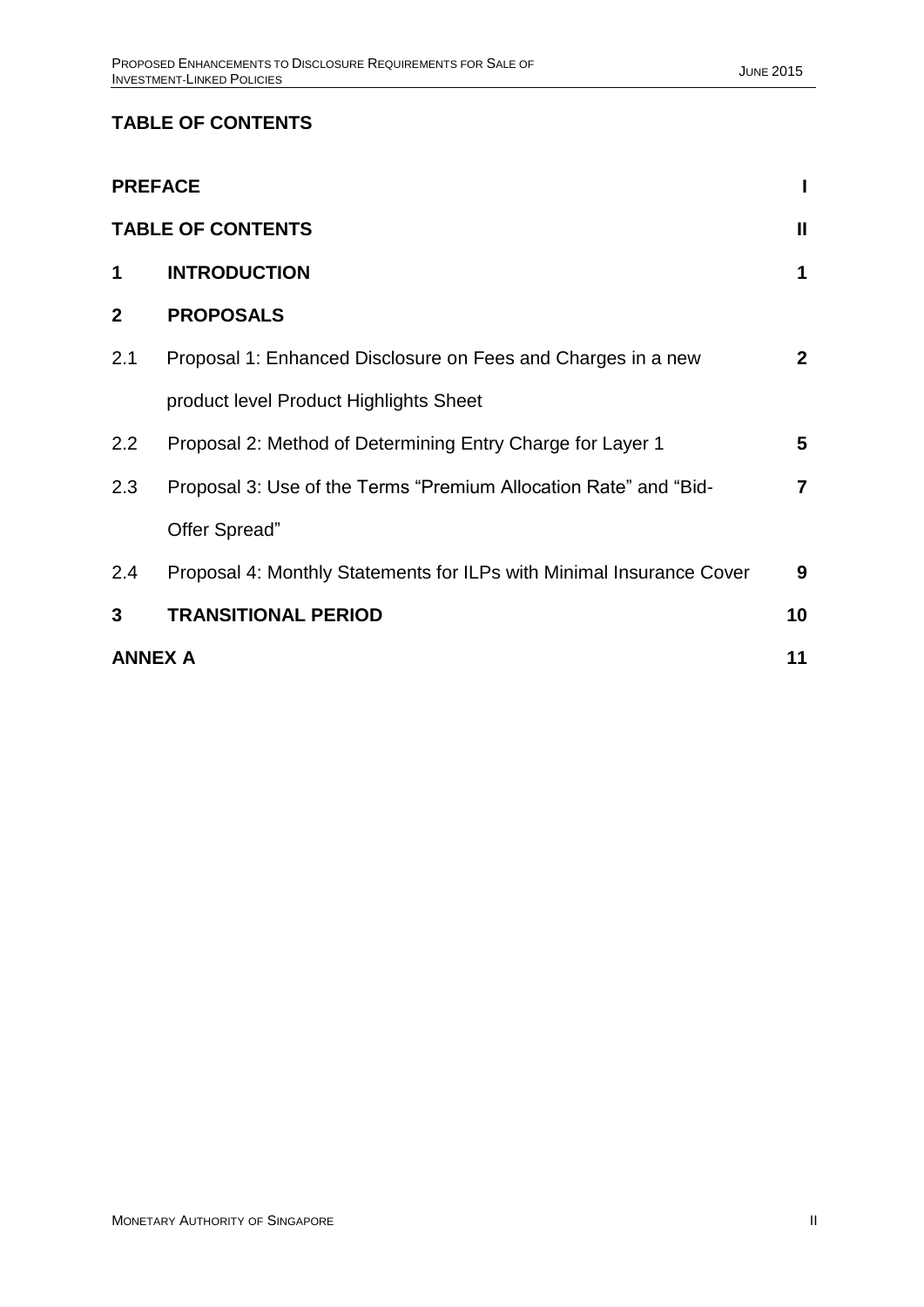# **1. INTRODUCTION**

1.1. An ILP is a life insurance policy that provides both protection and investment benefits. An ILP pays out benefits upon death, total permanent disability and/or critical illness, depending on the coverage purchased. It also provides a surrender value that is based on the value of the units in the underlying ILP subfund(s). ILPs can be classified as Single Premium ILPs ("SP ILPs") or Regular Premium ILPs ("RP ILPs"). SP ILPs require the premium to be paid in one lump sum at the start of the policy period while RP ILPs allow policyholders to pay premiums on a regular basis over the policy period.

1.2. A policyholder who purchases an ILP can choose to invest in one or several ILP sub-funds. An ILP sub-fund pools together the premiums paid by all policyholders who choose to invest in that sub-fund, and invests in a portfolio of assets in line with the sub-fund's investment objective. The price of each unit of the ILP sub-fund depends on the value of the underlying investments in that sub-fund.

1.3. ILP sub-funds can either be feeder funds or self-managed funds. A feeder ILP sub-fund invests in one or more CIS, in line with the investment objective of the ILP sub-fund. A self-managed ILP sub-fund may be managed by the insurer or the insurer's appointed fund manager, and invests directly in assets such as equities, bonds and CIS, depending on the investment objective of the ILP sub-fund. Please refer to Diagram 1.



Note: For illustration purposes, only one ILP sub-fund is shown per ILP. However, in reality, an ILP can invest in multiple ILP sub-funds.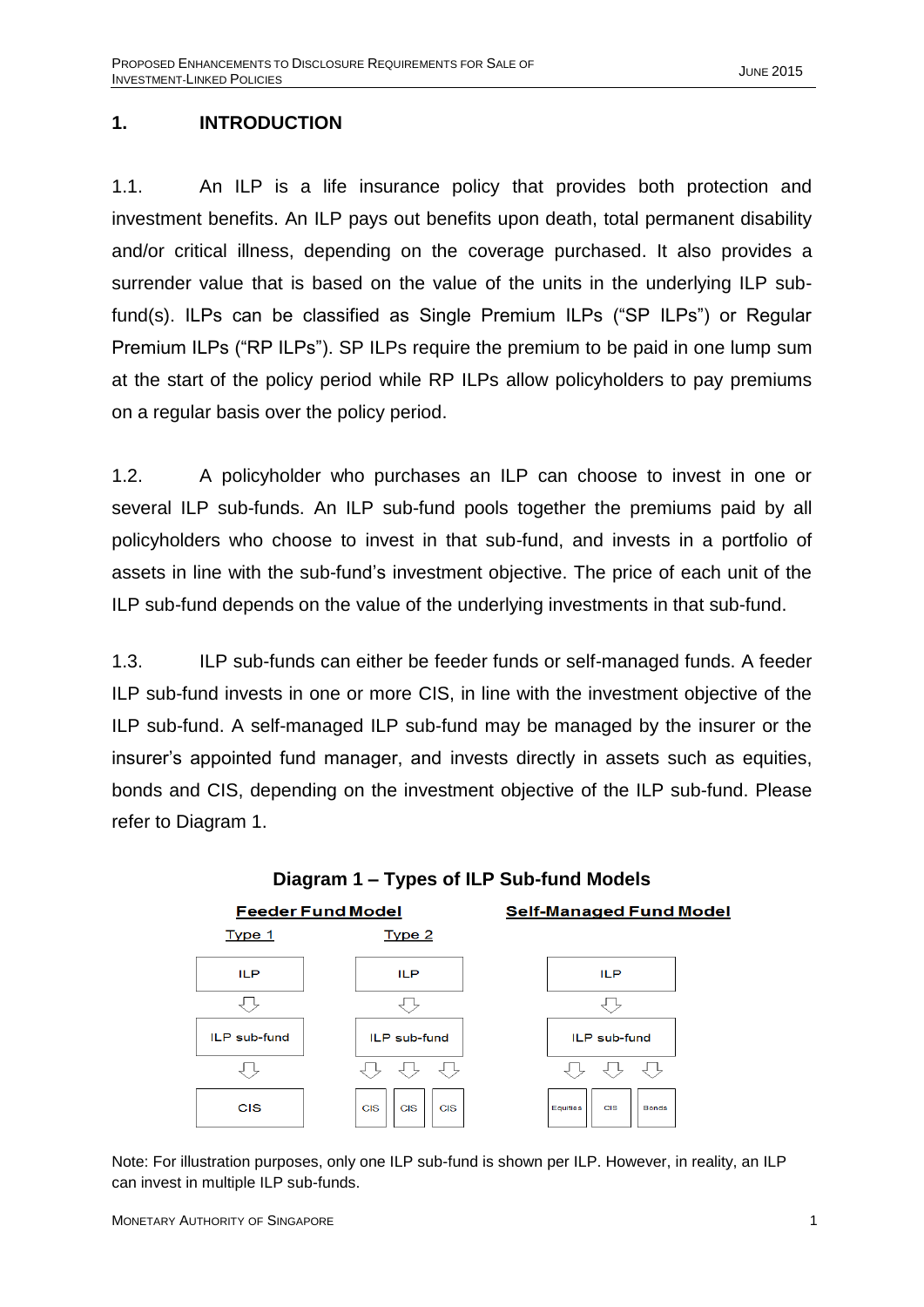# **2. PROPOSALS TO ENHANCE DISCLOSURE REQUIREMENTS FOR SALE OF ILPS**

# 2.1. **Proposal 1: Enhanced Disclosure on Fees and Charges in a new product level Product Highlights Sheet**

### **Background**

2.1.1. The fees and charges for an ILP can be broadly categorised into the following (as illustrated in Diagram 2):

- (i) Layer 1: ILP product level fees (Entry charge and surrender charge);
- (ii) Layer 2: ILP product level fees (Insurance and administration fees);
- (iii) Layer 3: ILP sub-fund level fees (Fees from ILP sub-fund's investments in underlying  $CIS)^1$ ; and
- (iv) Layer 4: Additional fees charged by insurer at the ILP sub-fund level.

| Layer 1: ILP<br>Product Level<br>Fees (Entry<br>charge and<br>Surrender charge) | Front-End: Premium Allocation Rate and Sales<br>Charge or Bid-Offer Spread<br>Back-End: Surrender Charge                                                             |                                                                                         |  | Note: A portion of<br>these charges may<br>be used currently by<br>an insurer to pay for<br>insurance and<br>administration fees<br>(Layer 2). |
|---------------------------------------------------------------------------------|----------------------------------------------------------------------------------------------------------------------------------------------------------------------|-----------------------------------------------------------------------------------------|--|------------------------------------------------------------------------------------------------------------------------------------------------|
| Layer 2: ILP<br><b>Product Level Fees</b>                                       | <b>Switching Fee</b>                                                                                                                                                 |                                                                                         |  |                                                                                                                                                |
| (Insurance and<br>Administration                                                | <b>Policy Fee</b>                                                                                                                                                    |                                                                                         |  |                                                                                                                                                |
| Fees)                                                                           | <b>Cost of Insurance</b>                                                                                                                                             |                                                                                         |  |                                                                                                                                                |
| Layer 3: ILP Sub-                                                               | <b>Fund Manager's</b><br><b>Annual Management Charge</b>                                                                                                             |                                                                                         |  |                                                                                                                                                |
| fund Level Fees<br>(Fees from ILP                                               | <b>Trustee Fee</b>                                                                                                                                                   | <b>Custodian Fee</b>                                                                    |  |                                                                                                                                                |
| Sub-fund's<br>investments in                                                    | <b>Valuation &amp; Accounting Fee</b>                                                                                                                                |                                                                                         |  |                                                                                                                                                |
| underlying CIS) <sup>^</sup>                                                    | Other Fees*                                                                                                                                                          |                                                                                         |  |                                                                                                                                                |
| Layer 4:                                                                        | <b>Insurer's Additional</b><br><b>Annual Management Charge/Rebate</b>                                                                                                |                                                                                         |  |                                                                                                                                                |
| <b>Additional Fees</b><br>Charged by                                            | <b>Custodian Fee</b>                                                                                                                                                 |                                                                                         |  |                                                                                                                                                |
| Insurer at the ILP<br>Sub-fund Level                                            | <b>Valuation &amp; Accounting Fee</b>                                                                                                                                |                                                                                         |  |                                                                                                                                                |
|                                                                                 | Other Fees*<br>N These are only applicable for ILP sub-fund with feeder fund models.<br>fees for ILP sub-fund include marketing fee and legal and professional fees. | * Other fees for CIS include registrar fee and legal and professional fees, while other |  |                                                                                                                                                |

### **Diagram 2 – Fees and Charges for ILP**

**.** 

 $1$  These are only applicable for ILP sub-fund with feeder fund models.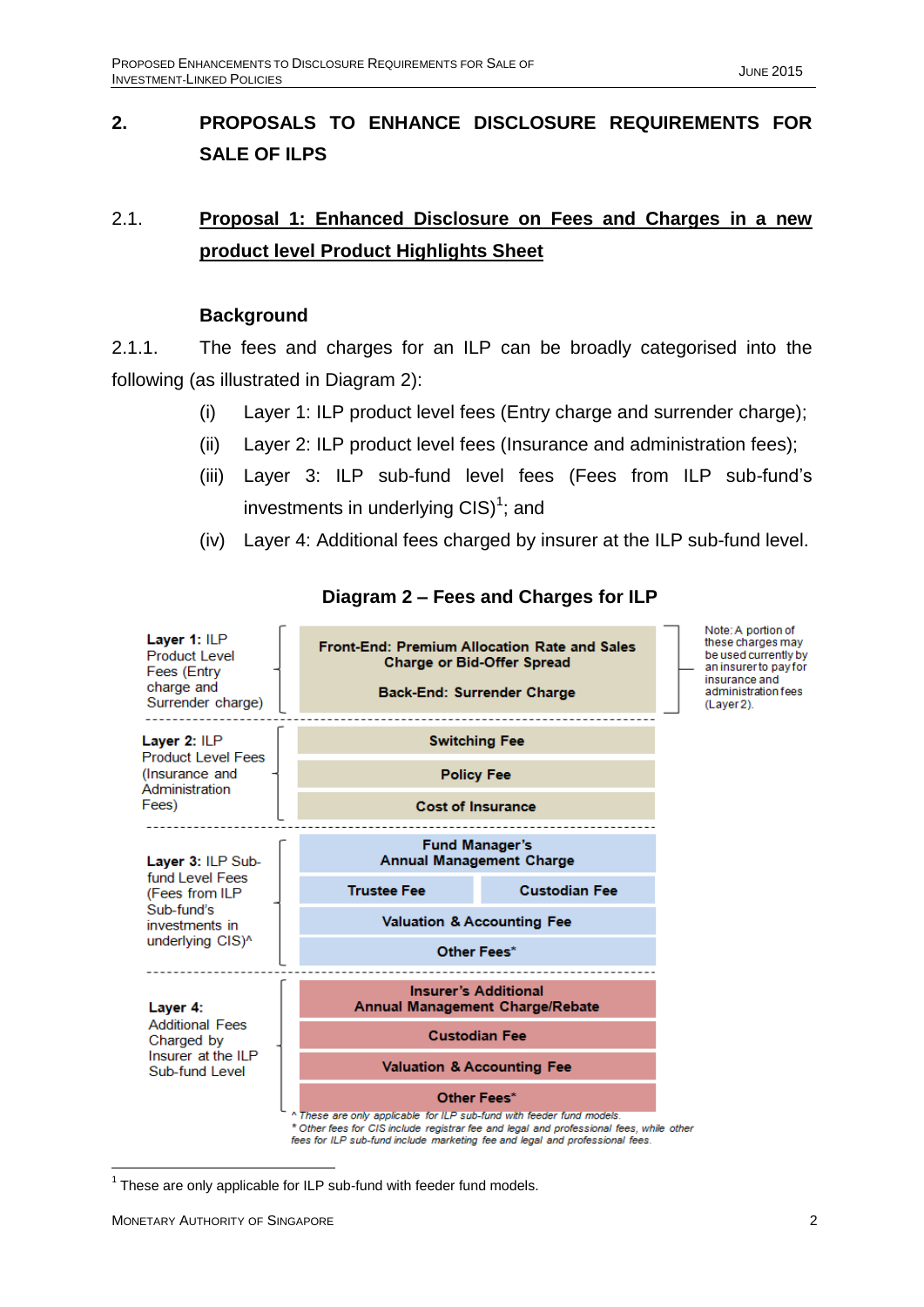2.1.2. The benefits of an ILP can largely be replicated by purchasing a term life insurance policy and a CIS (i.e. by investing the difference in premiums between an ILP and the term life insurance policy in the CIS) separately to obtain similar protection and investment benefits. Compared to purchasing a term life insurance policy and a CIS, an ILP policyholder may incur additional fees net of rebates (if any) at the ILP sub-fund level (i.e. layer 4 in Diagram 2). Additional fees include the additional annual management charge ("AMC") that may be imposed by the insurer (on top of the AMC charged by the underlying CIS, shown in layer 3 in Diagram 2), and custodian, valuation and accounting fees charged at the sub-fund level. However, in some cases, a rebate on the AMC charged by the underlying CIS is given to the ILP-sub-fund. This means that the policyholder pays a lower AMC investing in an ILP sub-fund as compared to investing directly in the underlying CIS.

2.1.3. All fees and charges are currently disclosed in the product summary<sup>2</sup> provided to policyholders before the purchase of ILPs. However, the presentation format for the fees and charges is not standardised. Some policyholders may not be clear what the fees and charges relate to. Some may also be unaware of additional charges or savings arising from purchasing an ILP as compared to purchasing a term life insurance policy and a CIS separately.

# **Proposal**

2.1.4. There are requirements to issue a Product Highlights Sheet ("PHS") for a CIS and an ILP sub-fund. However, the PHS for an ILP sub-fund does not fully capture the ILP fees and charges at the product level (i.e. layers 1 and 2 in Diagram 2). **To enhance disclosure, MAS proposes to require all fees and charges for ILPs to be categorised according to Table 1 and to be disclosed individually.** This standardised format for presenting fees and charges allows policyholders to have more clarity on the total charges incurred due to insurance coverage and due to investments in the ILP sub-funds, where the latter can be more closely compared to the charges for a CIS. The Chief Executive of an insurer will be required to confirm that the fees and charges for ILPs are properly categorised and disclosed according to Table 1 in the insurer's product submission to MAS.

**EXALC 2**<br>Appendix A of MAS Notice 307 on ILPs prescribes the information required to be disclosed in the product summary of ILPs, which includes, amongst others, the fees and charges for the ILP and ILP sub-fund.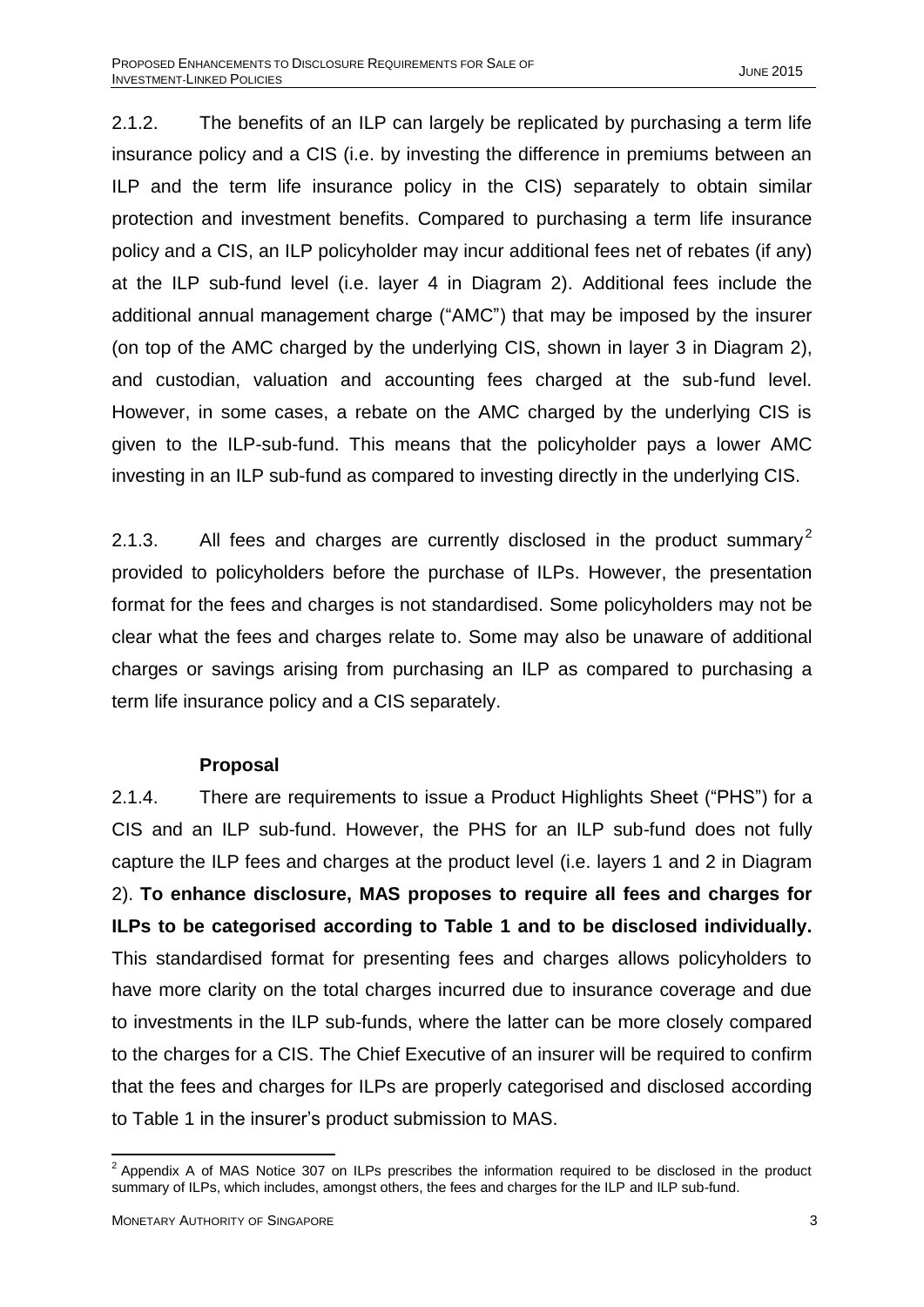| <b>Type of Fees/Charges</b> | <b>Description</b>                                                                 |  |  |
|-----------------------------|------------------------------------------------------------------------------------|--|--|
| Entry charge                | and Entry charge is levied on incoming premium before                              |  |  |
| Surrender charge            | subscription of units. Surrender charge is levied when the                         |  |  |
|                             | policy is withdrawn or surrendered. These charges are                              |  |  |
|                             | mainly to pay for distribution costs.                                              |  |  |
|                             | Please see Proposals 2 and 3 for discussions on entry                              |  |  |
|                             | charge.                                                                            |  |  |
| Insurance                   | and Charges to cover the costs of administering/underwriting                       |  |  |
| <b>Administration Fees</b>  | the ILP.                                                                           |  |  |
|                             | <b>Fees from ILP Sub-</b> Charges incurred at the ILP sub-fund level due to        |  |  |
|                             | fund's Investments in <i>investments</i> in underlying CIS.                        |  |  |
| Underlying $CIS3$           |                                                                                    |  |  |
| Additional                  | <b>Fees</b> Charges incurred at the ILP sub-fund level due to                      |  |  |
|                             | <b>Charged by Insurer at additional fees charged by insurer. These charges are</b> |  |  |
| the ILP Sub-fund Level      | mainly used to cover other expenses incurred by insurer                            |  |  |
|                             | such as valuation and accounting fee for the ILP sub-                              |  |  |
|                             | fund.                                                                              |  |  |

|  |  | Table 1 – Categorisation of ILP Fees and Charges in Product Level PHS |  |
|--|--|-----------------------------------------------------------------------|--|
|  |  |                                                                       |  |

2.1.5. We propose to require the disclosure of all fees and charges for ILPs in **a new product level PHS (refer to Annex A).** This product level PHS is an additional requirement, on top of the existing  $PHS<sup>4</sup>$  for ILP sub-funds. The proposed product level PHS will summarise the main features and risks of the ILP at the product level and provide information on valuations and how to withdraw from the policy. The proposed product level PHS will also highlight that an ILP, being essentially a combination of a term life insurance policy and a CIS, is suitable only for investors seeking both protection and investment. No changes are being proposed to the format or content of the existing PHS for ILP sub-funds.

 $3$  These are only applicable for ILP sub-fund with feeder fund models.

<sup>&</sup>lt;sup>4</sup> The PHS is an existing requirement, as specified in paragraph 9 of MAS Notice 307. Currently, information in the PHS relates to the key features and risks of the ILP sub-fund, rather than the ILP product (as a whole).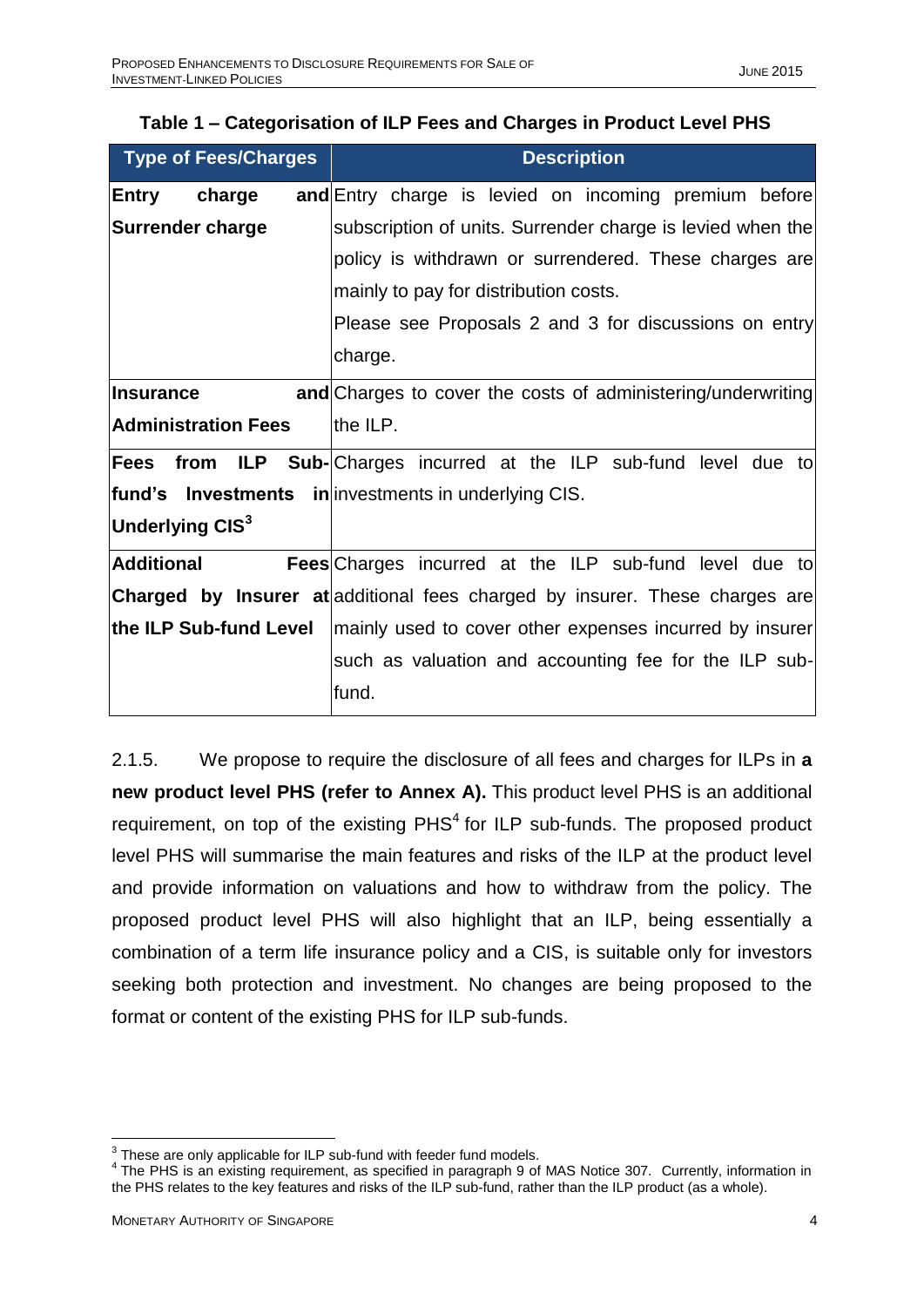**Question 1**: MAS seeks views on the following proposals to require:

- (a) Fees and charges for ILPs to be categorised according to Table 1 above and to be disclosed individually; and
- (b) A new product level PHS (refer to Annex A) for ILPs, on top of the current PHS for ILP sub-funds. The new product level PHS will, amongst other things, include disclosures on fees and charges according to Table 1 above.

# **2.2. Proposal 2: Method of Determining Entry Charge for Layer 1**

# **Background**

2.2.1. When a policyholder purchases an ILP, a portion of the premiums paid may be deducted upfront before the remaining amount of premiums is invested in the ILP sub-fund. These upfront deductions under an ILP reduce the amount of premiums invested in units of the ILP sub-fund and the surrender value, assuming the price of the units remains unchanged. These upfront deductions are firstly levied via a premium allocation rate ("PA rate"), and secondly via a sales charge or bidoffer spread (where applicable).

2.2.2. The PA rate represents the proportion of premiums that is allocated to purchase units in an ILP sub-fund. However, some policyholders may assume that the PA rate fully reflects the amount that is used to purchase units in the ILP subfund, without realising that there may be a further deduction in the form of a sales charge or bid-offer spread under layer 1 in Diagram 2. See Table 2 for an example of the application of PA rate and sales charge or bid-offer spread, assuming an annual premium of \$5,000 for an RP ILP with PA rates of 20% in Year 1, 35% in Year 2, 55% in Year 3 and so on.

|                | <b>PA Rate</b>                                                    |
|----------------|-------------------------------------------------------------------|
| <b>Example</b> | As stated in paragraph 2.2.2 above, a PA rate of 20% means        |
|                | that for \$5,000 annual premium paid into an RP ILP in Year 1,    |
|                | only \$1,000 will be used to purchase units (invested) in the ILP |
|                | sub-funds.                                                        |

**Table 2 – Example on PA Rate, Sales Charge and Bid-offer Spread**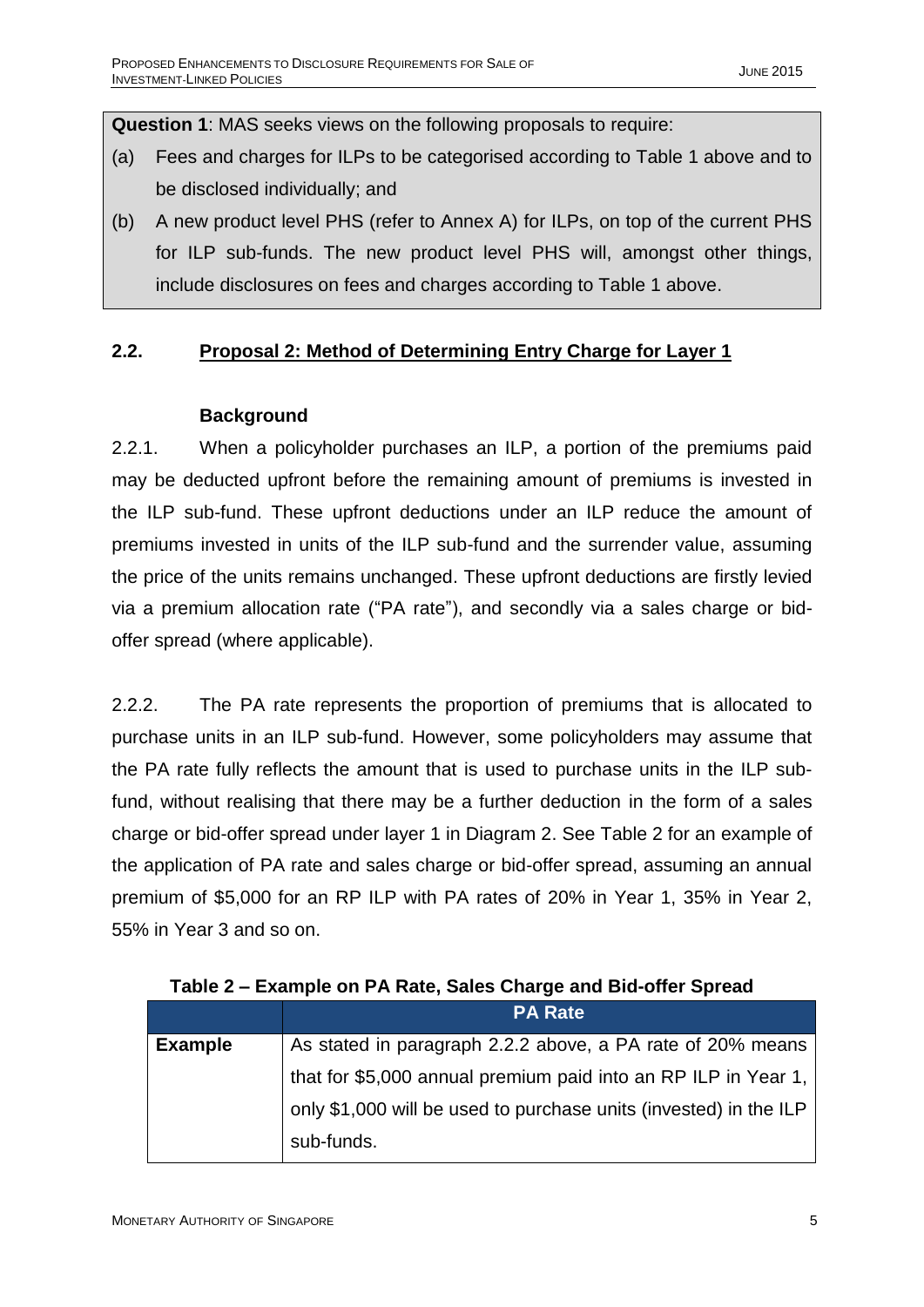|                    | However, this amount of \$1,000 may be subject to a further                     |                                                           |  |  |  |  |
|--------------------|---------------------------------------------------------------------------------|-----------------------------------------------------------|--|--|--|--|
|                    | sales charge or bid-offer spread after the PA rate is applied.                  |                                                           |  |  |  |  |
|                    | <b>Method 1: Sales Charge</b>                                                   | Method 2: Bid-offer Spread                                |  |  |  |  |
| <b>Assumptions</b> | Net Asset Value ("NAV") of \$1.00 per unit                                      |                                                           |  |  |  |  |
|                    |                                                                                 | Policyholder buys in and cashes out his units almost      |  |  |  |  |
|                    |                                                                                 | immediately, and there is no change to the NAV of the ILP |  |  |  |  |
|                    | sub-fund.                                                                       |                                                           |  |  |  |  |
|                    | Sales charge of 5%                                                              | Bid-offer spread of 5%, i.e. the                          |  |  |  |  |
|                    |                                                                                 | policyholder buys units at an                             |  |  |  |  |
|                    |                                                                                 | offer price of \$1.05 and sells                           |  |  |  |  |
|                    |                                                                                 | units at a bid price of \$1.00                            |  |  |  |  |
| <b>Example</b>     | Number of units subscribed                                                      | Number of units subscribed                                |  |  |  |  |
|                    | $= $1,000 \div [NAV \text{ of } $1.00 \text{ per } ]$                           | $= $1,000 \div [O$ ffer price of \$1.05                   |  |  |  |  |
|                    | unit]                                                                           | per unit]                                                 |  |  |  |  |
|                    | $= 1,000$ units                                                                 | $= 952.38$ units                                          |  |  |  |  |
|                    |                                                                                 |                                                           |  |  |  |  |
|                    | Surrender value of ILP<br>Sales charge                                          |                                                           |  |  |  |  |
|                    | = 5% x $$1,000 \div [NAV \text{ of } ]$<br>$=$ [Bid price of \$1.00 per unit] x |                                                           |  |  |  |  |
|                    | \$1.00 per unit]<br>952.38 units                                                |                                                           |  |  |  |  |
|                    | $= 50$ units                                                                    | $= $952.38$                                               |  |  |  |  |
|                    |                                                                                 |                                                           |  |  |  |  |
|                    | <b>Net</b><br>number of<br>units                                                |                                                           |  |  |  |  |
|                    | subscribed                                                                      |                                                           |  |  |  |  |
|                    | $= 1,000$ units $-50$ units                                                     |                                                           |  |  |  |  |
|                    | $= 950$ units                                                                   |                                                           |  |  |  |  |
|                    |                                                                                 |                                                           |  |  |  |  |
|                    | Surrender value of ILP                                                          |                                                           |  |  |  |  |
|                    | $=$ [NAV of \$1.00] x 950 units                                                 |                                                           |  |  |  |  |
|                    | $= $950$                                                                        |                                                           |  |  |  |  |

2.2.3. The PA rate, sales charge and bid-offer spread are all upfront deductions. However, the different methods for calculating these charges are potentially confusing for policyholders.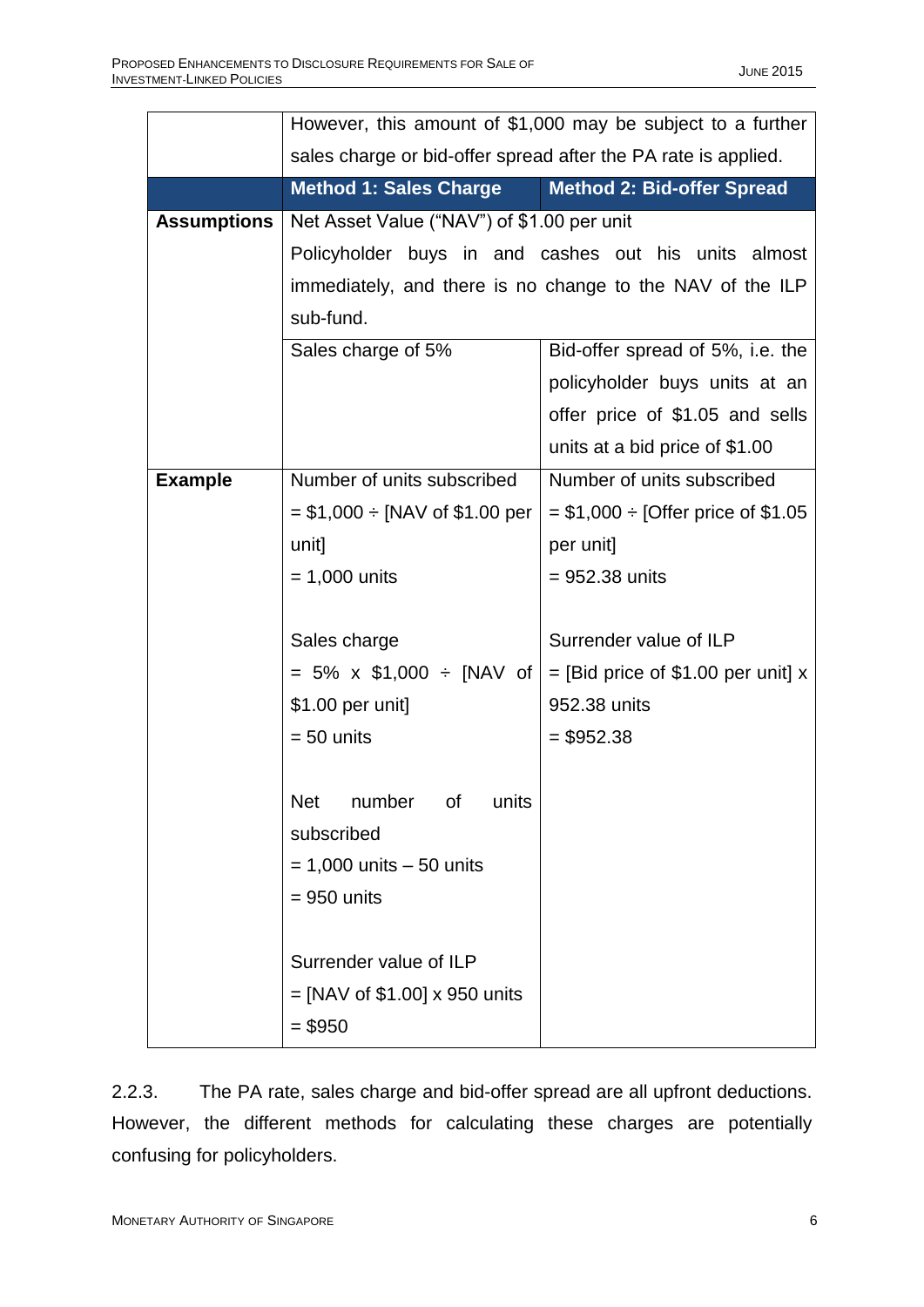### **Proposal**

2.2.4. **To minimise potential confusion for policyholders, MAS proposes that insurers simplify the upfront deductions to a single "entry charge". The entry charge is calculated as a percentage of the premium amount and will be deducted from the premiums before subscription of units.** This means for the example in Table 2, the entry charge will be approximately 81% of the premium amount for both methods, i.e. 100% - [\$950/\$5,000]% for Method 1 and 100% - [\$952.38/\$5,000]% for Method 2.

2.2.5. For the avoidance of doubt, premiums invested in an ILP are still subject to other types of fees and charges (i.e. layers 2 to 4 in Diagram 2) as set out in Table 1.

**Question 2**: MAS seeks views on the proposal for insurers to simplify the upfront deductions to a single "entry charge". The entry charge is calculated as a percentage of the premium amount and will be deducted from the premiums before subscription of units.

# **2.3. Proposal 3: Use of the Terms "Premium Allocation Rate" and "Bid-Offer Spread"**

# **Background**

2.3.1. In view of proposal 2, the term "PA rate" used in communicating the proportion of premiums that is allocated to purchase units in an ILP sub-fund may no longer be meaningful. This figure can be derived from the premiums paid less the entry charge levied.

2.3.2. Most CIS have moved from pricing using "bid-offer spread" to single pricing based on the NAV, which is more easily understood. Some ILP sub-funds are also currently priced on a NAV basis. To help policyholders understand the pricing of ILP sub-funds, it may be helpful to use single pricing on a NAV basis. Pricing on a bid-offer basis may bring about marginally better financial outcomes for policyholders as compared to pricing on a NAV basis, as seen in Table 2. However, under the bid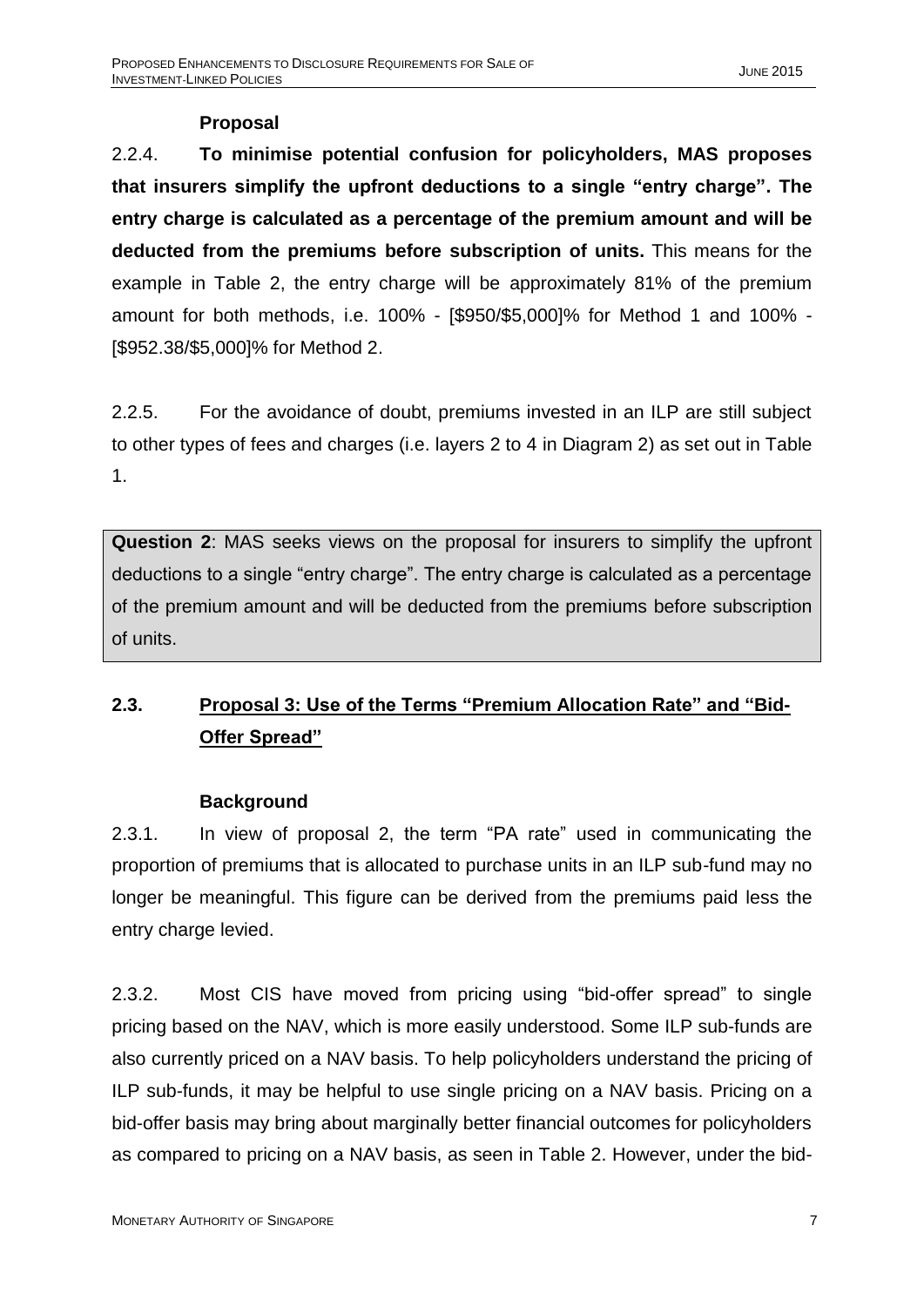offer basis, policyholders may need to incur the bid-offer spread as and when they switch between ILP sub-funds. Therefore, it is unclear which pricing basis will be more beneficial for policyholders in the long run. The implementation of Proposal 2 will also require the use of a single pricing based on the NAV as the premiums less entry charge should only be used for subscription of units.

# **Proposal**

2.3.3. **MAS proposes to disallow the use of the term "premium allocation rate" for ILPs** to minimise potential confusion for policyholders given the introduction of the entry charge. **MAS also seeks comments on whether insurers should move towards pricing ILP sub-funds on a NAV basis** to help policyholders to understand ILP better.

**Question 3**: MAS seeks views on the proposal to disallow the use of the term "premium allocation rate" in view of proposal 2, and whether insurers should adopt a single pricing using NAV basis.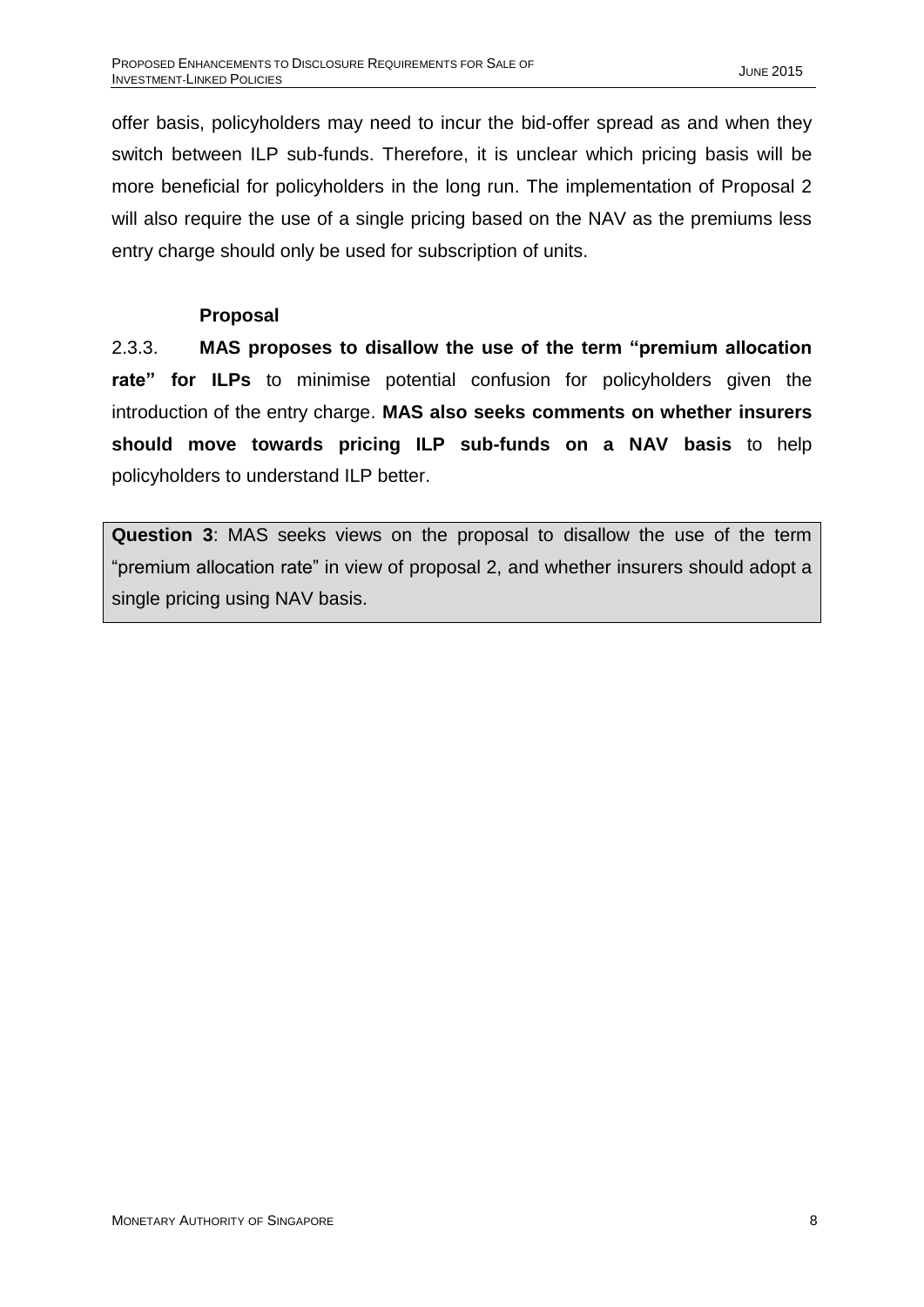# **2.4. Proposal 4: Monthly Statements for ILPs with Minimal Insurance Cover**

### **Background**

2.4.1. Insurers are currently required under Appendix C of MAS Notice 307 to provide policyholders with annual statements on their ILPs. These statements set out, amongst others, information on the number and value of units held in the ILP subfund(s), death benefit, as well as net cash surrender value at the end of the current statement period. In comparison, investors in CIS receive monthly statements from their fund management companies, banks or brokers, stating the number and value of units held in the CIS, and details of transactions over the past month. Such monthly statements provide investors with regular updates of their investment portfolio, and allow them to make timely adjustments to their investments following changes in market conditions.

2.4.2. MAS recognises that some ILPs are purchased not only for investment but also to obtain insurance cover. They are different from an investment in a CIS and the provision of monthly statements for such ILPs that may be purchased with a longer term horizon may not be necessary.

# **Proposal**

2.4.3. **MAS proposes that monthly statements, containing information as required currently under Appendix C of MAS Notice 307, be provided to policyholders of ILPs that provide minimal insurance cover.** We note that SP ILPs in the market have minimal insurance cover and are purchased primarily for investment purposes, similar to investments in CIS. Therefore, monthly statements should be provided to policyholders of SP ILPs. Insurers should continue to furnish statements annually to policyholders of RP ILPs that provide substantive insurance cover and are purchased with a longer term horizon in mind.

**Question 4**: MAS seeks views on the proposal for insurers to furnish policyholders of SP ILPs with monthly statements on information as required currently under Appendix C of MAS Notice 307.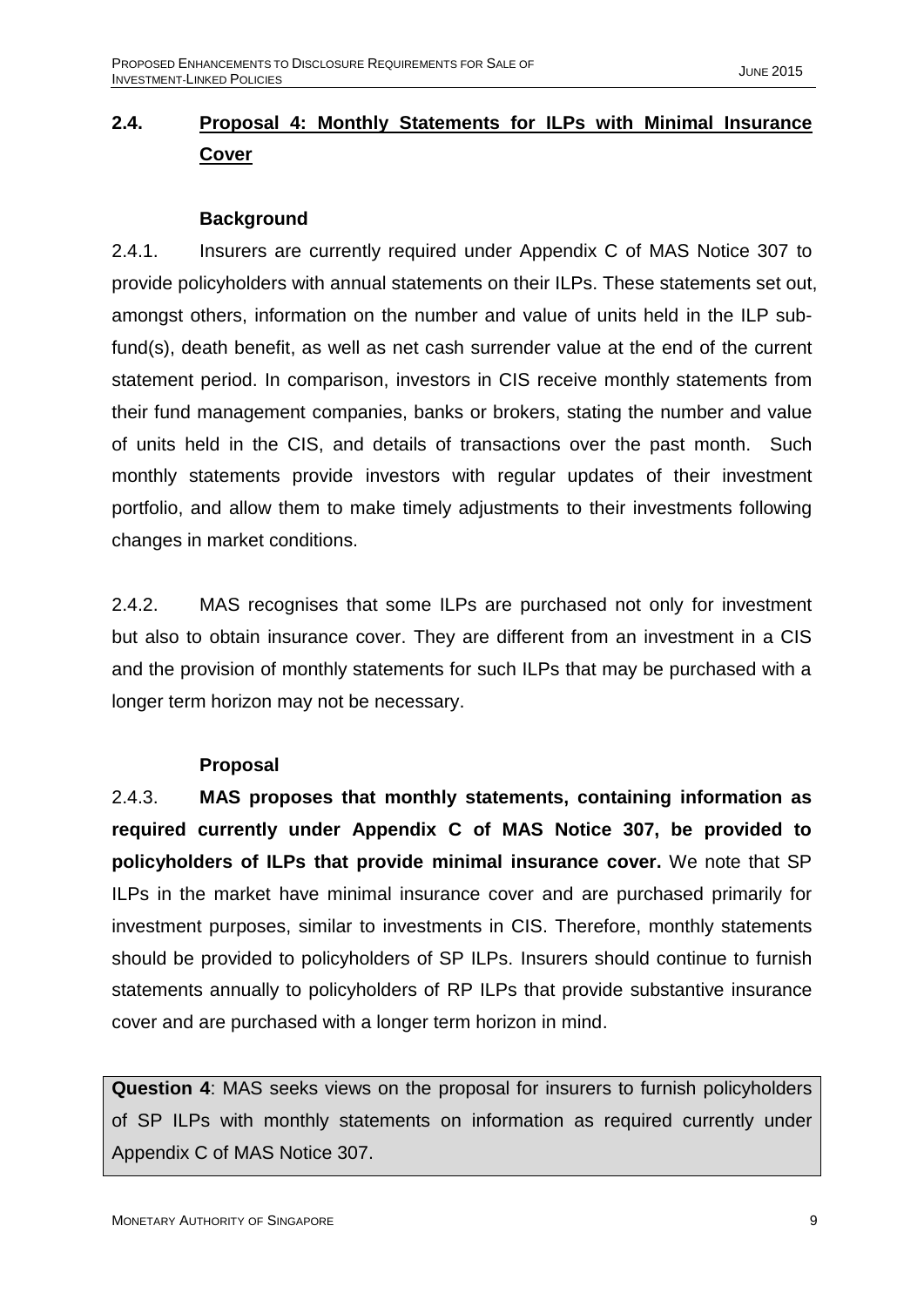# **3. TRANSITIONAL PERIOD**

3.1. Proposals 1 to 3 will apply to new ILPs issued after the relevant legislation is effected while proposal 4 will apply to existing and new policyholders of SP ILPs. **MAS proposes to provide insurers with a transitional period of six months (after the relevant legislation is effected) to implement the proposals in this consultation paper**.

**Question 5**: MAS seeks views on the proposed transitional period of six months (from the date the relevant legislation is effected).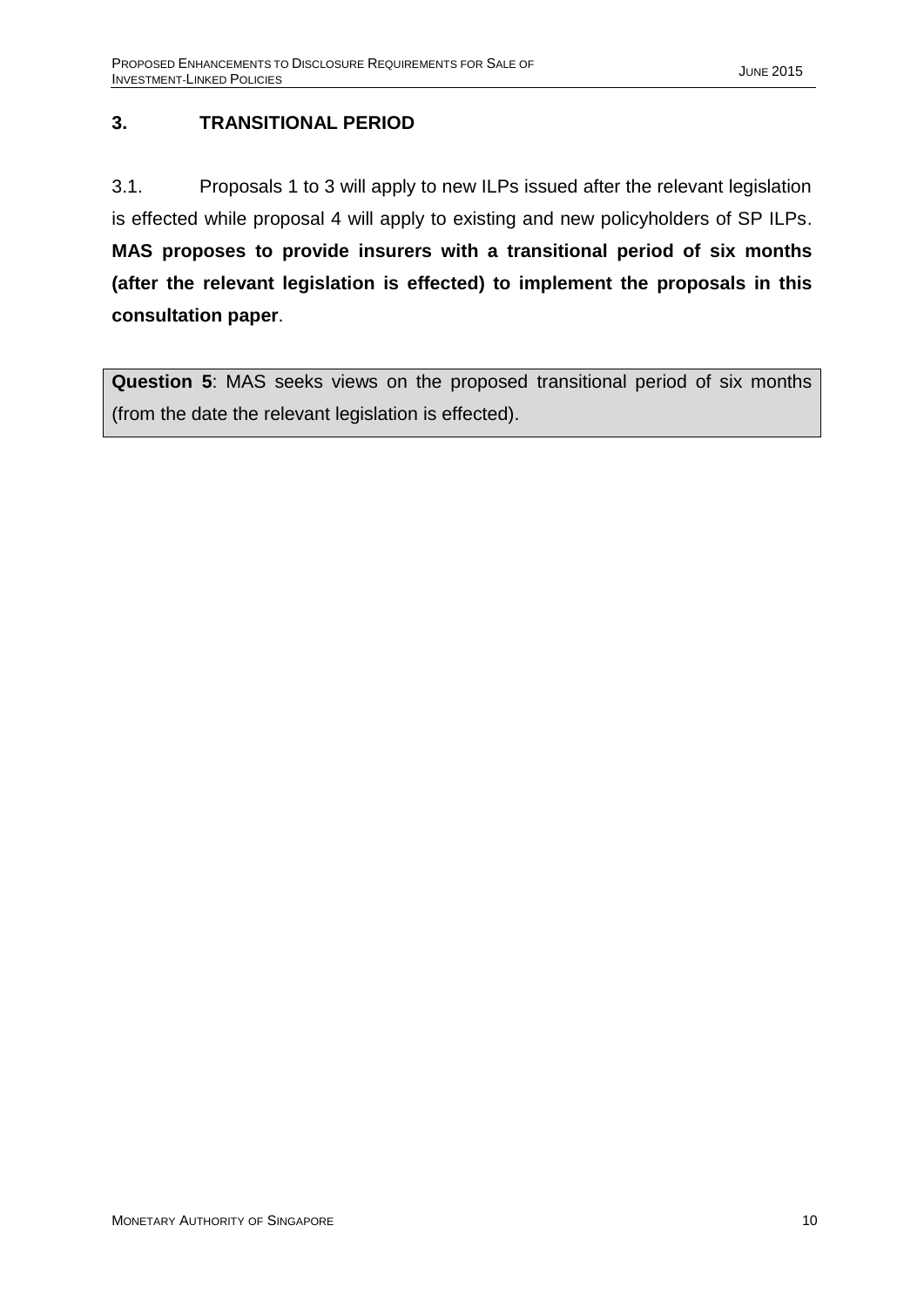# **Annex A**

Requirements in relation to preparation of the product level PHS for ILPs

1. The aim of this PHS is to highlight key features of an ILP at the product level and relevant information on the ILP sub-funds to policyholders. The PHS must:

- (a) clearly disclose the required information in the format as set out in this Annex;
- (b) only contain information that is included in the product summary and benefit illustration (if applicable); and
- (c) not contain any information that is false or misleading.

2. The template for the PHS as set out below, serves as a minimum standard. Insurers should adhere to the format (including the tabular structure and the yellow strip on the right edge of the document) as well as headings and sub-headings set out in the template. Headings and text in black font in the template must be included in the PHS by insurers. Additional sub-headings may be added if these are useful to enumerate points in a long section. An insurer must include any additional key information that is important for policyholders to understand the product.

3. Notes to guide an insurer in preparing the PHS are presented as italicised statements in square brackets in the template. Some examples (in blue font) are presented for illustration. These notes and examples are not meant to be exhaustive or prescriptive. An insurer must consider and decide on the information to be disclosed in the PHS so as to highlight key features and risks of the ILP to policyholders. In deciding on the information to be disclosed in the PHS, an insurer must consider whether omitting the information would lead to the PHS containing false or misleading information.

4. An insurer must answer the questions prescribed in the templates in clear and simple language that policyholders can easily understand. An insurer must avoid using technical jargon in the PHS. Where technical terms are unavoidable, an insurer must attach a glossary to the PHS to explain these technical terms.

5. An insurer may include references to websites or to corresponding sections of the prospectus that set out additional information for policyholders in the right-hand column of the PHS. Every insurer is encouraged to include links to online copies of disclosure documents, educational resources or explanatory material. However, key information must be clearly disclosed in the PHS and the insurer must not merely make reference to information in other sources, such as the product summary.

6. The use of diagrams such as graphs, charts, flowcharts, tables or numerical explanations to explain structures or payoffs of the ILP to policyholders is encouraged.

7. The PHS (excluding Appendices to the PHS) must not be longer than four pages. If diagrams and a glossary are included, these pages would not be considered as part of the four-page limit. However, the PHS including diagrams and the glossary should not exceed eight pages. Diagrams may be inserted within the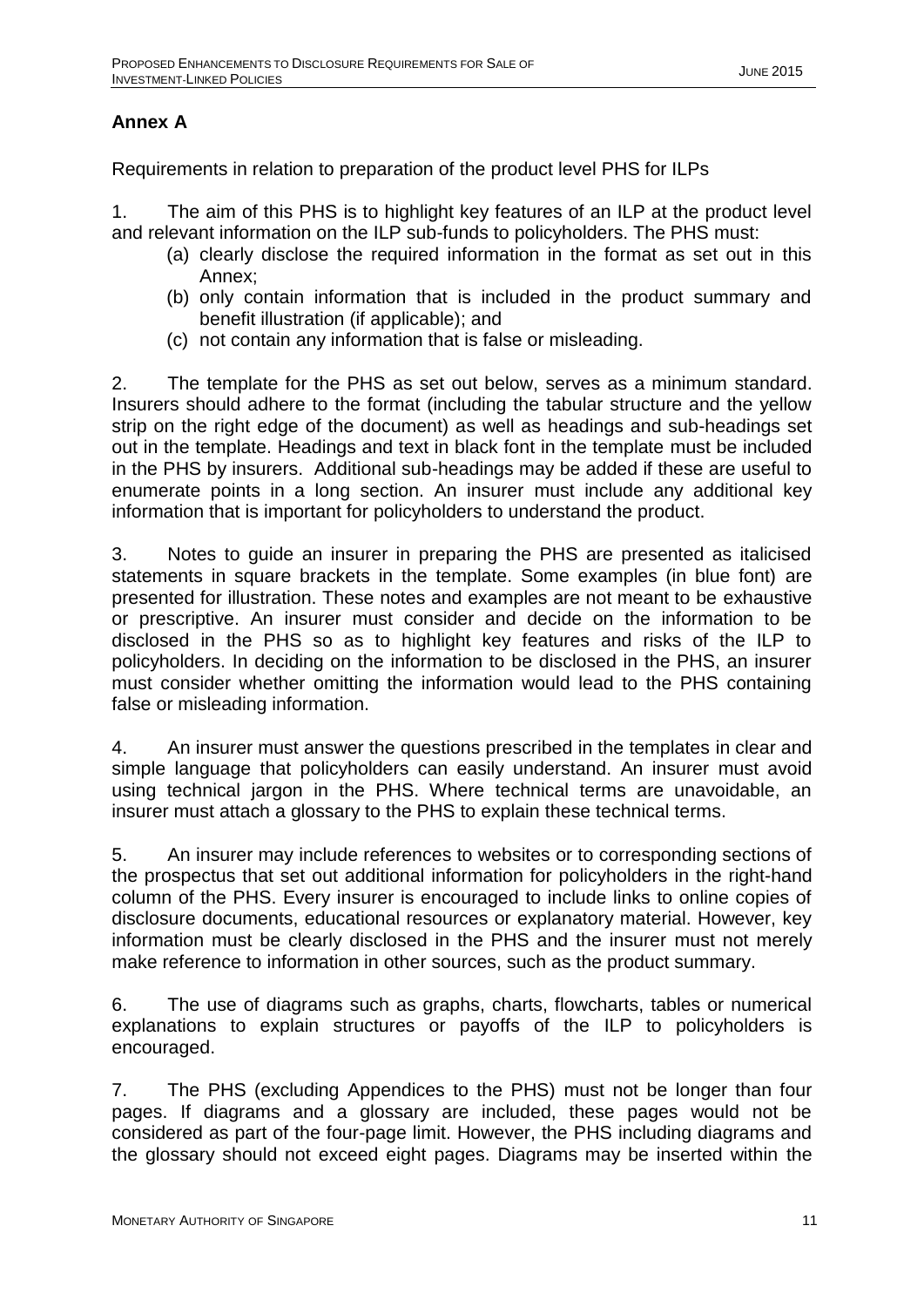main body of the PHS if appropriate. The insurer's corporate logo or trade mark may also be inserted.

8. Information in the PHS (including footnotes and references) must be in a font size of at least 10-points Times New Roman.

9. An insurer must refrain from including disclaimers in a PHS.

10. Unless required by law or the listing rules of a securities exchange, an insurer must avoid producing marketing material which resembles or may otherwise be confused with a PHS.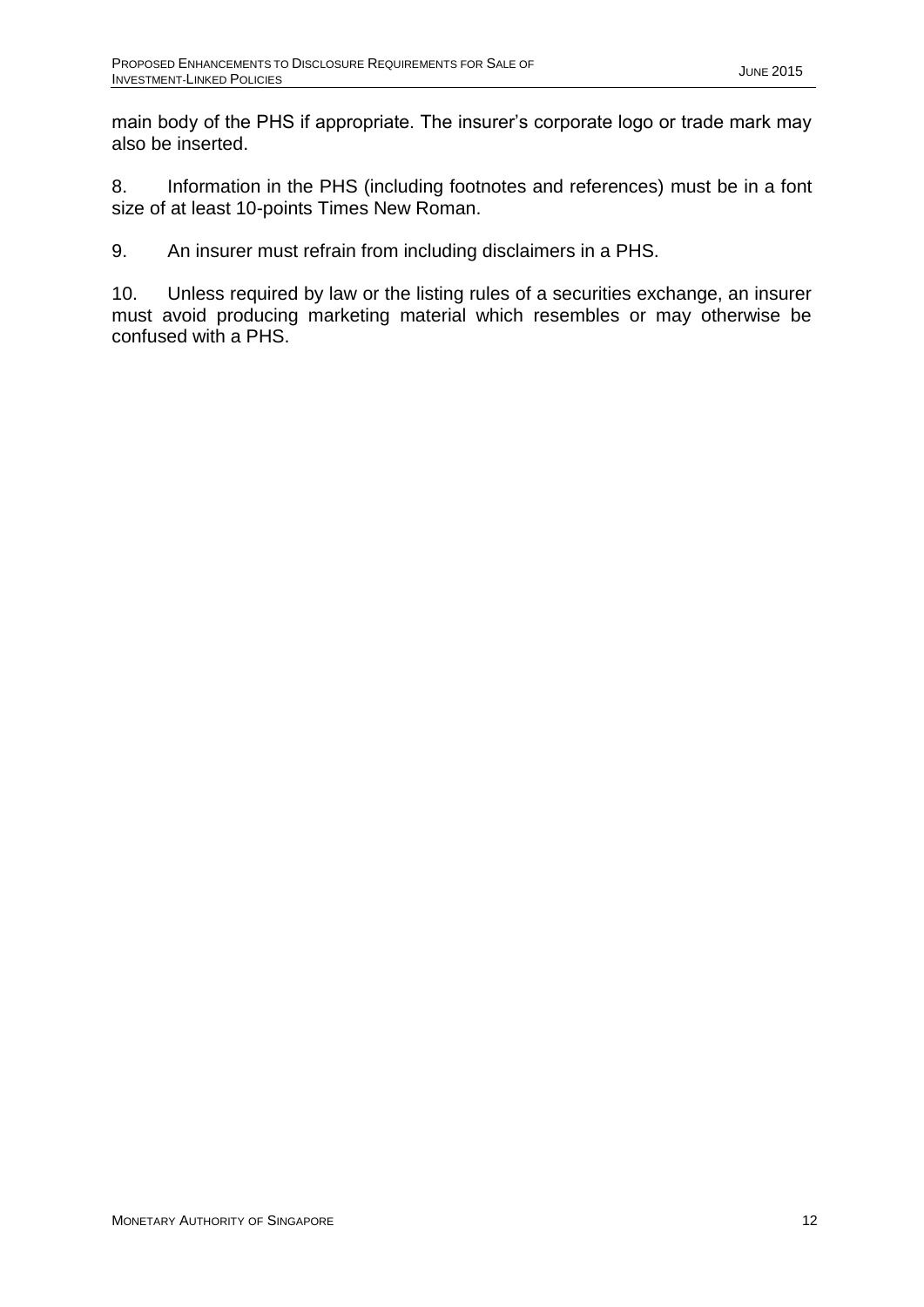#### **Prepared on: DD/MM/YY**

**This Product Highlights Sheet is an important document.**

- **It highlights the key terms and risks of this product and complements the Benefit Illustration (if applicable) and Product Summary.**
- **It is important to read the Benefit Illustration (if applicable) and Product Summary before deciding whether to purchase the product. If you do not have a copy of these documents, please contact us to ask for one.**
- **You should not purchase the product if you do not understand it or are not comfortable with the accompanying risks.**

#### **NAME OF PRODUCT ["the Product"]**

| <b>Product Type</b>             | <b>Investment-Linked Policy (ILP)</b> |
|---------------------------------|---------------------------------------|
| <b>Single / Regular Premium</b> |                                       |
| <b>Premium Frequency</b>        | [Yearly/Monthly etc]                  |
| <b>Underwritten by</b>          |                                       |
| <b>Capital Guaranteed</b>       | [Yes/No]                              |
| <b>Policy Currency</b>          |                                       |

#### **PRODUCT SUITABILITY**

#### **WHO IS THIS PRODUCT SUITABLE FOR?**

- The product is only suitable for policyholders who:
- o *[State return objectives(e.g. capital growth/ protection coverage) which the product will be suitable for]*
- o *[State if the principal will be at risk]*
- o *[State how long policyholders should be prepared to hold the product]*
- o *[State other key characteristics of the product which will help policyholders determine whether the product is suitable for them]*

#### **Example:**

- The product is only suitable for policyholders who:
- o wish to obtain coverage against death, total and permanent disability, or critical illness;
- o seek capital growth over a period of X years or longer; and
- o do not have short or medium term liquidity needs.
- This is a life insurance product that has two components  $-$  (i) it provides insurance coverage and (ii) it has an investment element. Please note that an alternative to this product is to purchase a term life insurance product (which only provides insurance coverage) and investing the difference in premiums (between buying a pure term life insurance product and this ILP) directly into a collective investment scheme (CIS) with a similar investment objective as the ILP sub-fund.
- A summary of the costs you will incur from purchasing the product is as follows:

|                                        | Key Fees and Charges                                   |
|----------------------------------------|--------------------------------------------------------|
| Entry Charge and Surrender Charge      | Entry charge of 81% of your premium in Year 1          |
| (Note: these charges are mainly to pay | No surrender charge throughout the policy term         |
| for distribution costs)                |                                                        |
| Insurance and Administration Fees      | Insurance cost of \$77 in Year 1                       |
|                                        | Policy fee of \$5 a month                              |
| Fees from ILP Sub-funds' Investments   | Annual management fee of 1% to 1.5% of Net Asset Value |
| in Underlying CIS                      | (NAV) (depending on choice of sub-funds)               |
| Additional Fees Charged by Insurer at  | Additional annual management fee of 0.1% to 0.5% of    |
| the ILP Sub-fund Level                 | NAV (depending on choice of sub-funds)                 |

Please refer to Appendix 2 on Fees and Charges for the detailed breakdown of applicable fees and charges for your chosen sub-funds.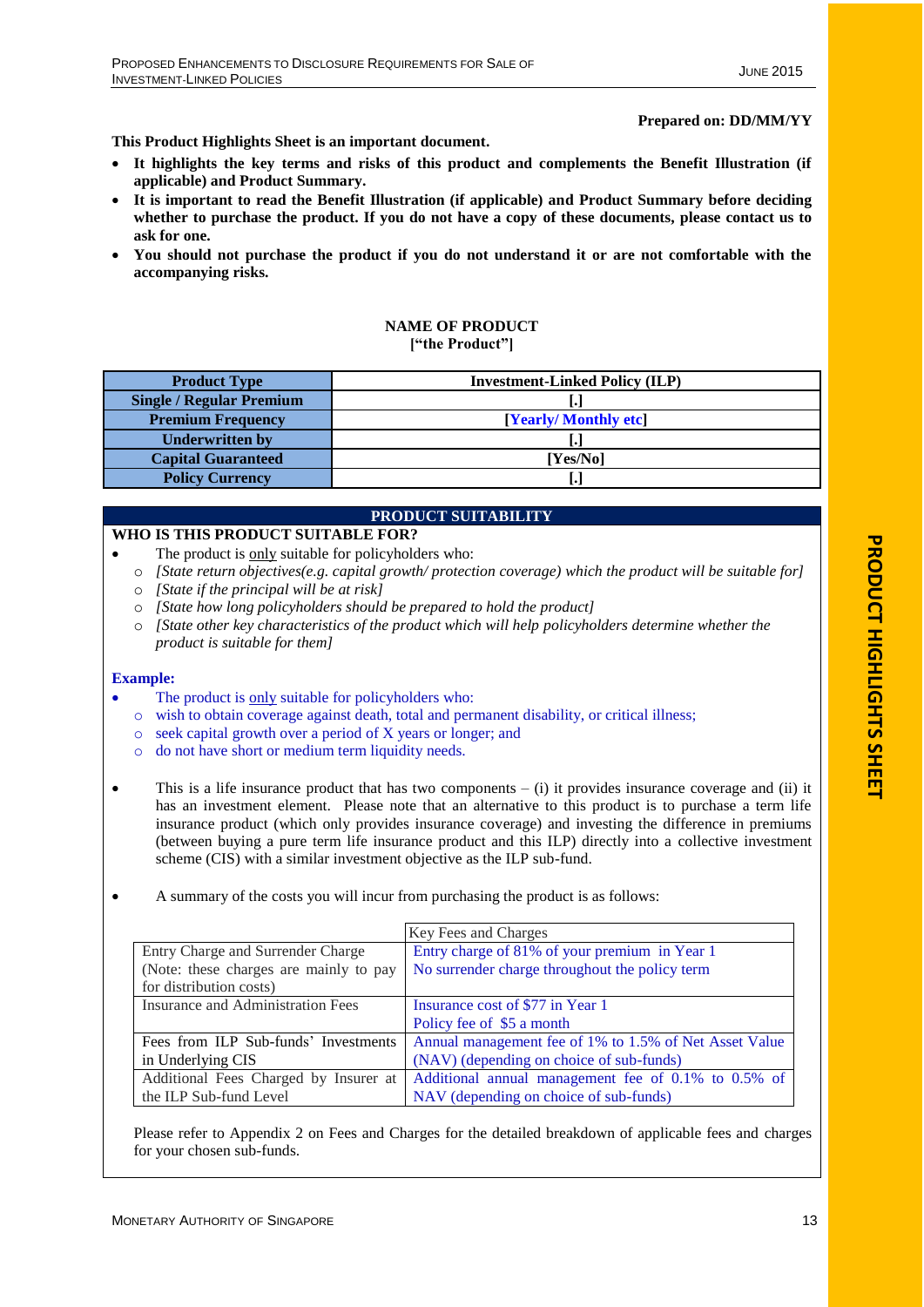o *[Summarise all applicable fees and charges under each category. Where the fees and charges vary across different ILP sub-funds, state the range of applicable fees and charges. ]*

#### **KEY PRODUCT FEATURES**

#### **WHAT ARE YOU INVESTING IN?**

*[State key features of the product, the name of the insurance company and highlight that the product provides an insurance coverage and invests in sub-fund(s) of the policyholder's choice. Include a diagram of the structure of the product, if necessary.]*

#### **Example:**

- You are purchasing an ILP underwritten by [name of insurance company]. This Product provides you with insurance coverage, as well as an investment into ILP sub-fund(s) of your choice.
- Please refer to Appendix 1 for details of your Policy.

#### **Parties Involved**

#### **WHO ARE YOU DEALING WITH?**

*[State all parties involved in the structure of the product (at the product level), such as name of underwriter and distributor.]*

#### **Example:**

- The ILP is underwritten by [.].
- The ILP is distributed by [.].

#### **KEY RISKS**

#### **WHAT ARE THE KEY RISKS OF THIS PRODUCT?**

*[State key risks of this product which are either commonly occurring events, or which may cause significant losses if they occur, or both.]*

#### **Example:**

This product is meant to produce returns over the long term. You should not purchase the product with the aim of achieving short-term gains from your investment. An early termination of the product usually involves high costs and the surrender value payable may be less than the total premiums paid.

#### **Product-Specific Risks**

*[State product-specific risks, which include structure-related risks, investment objective related risks, etc.]*

#### **Example:**

- **Investment Returns are Not Guaranteed**
	- The performance of the sub-funds is not guaranteed and the price of the units can rise or fall and this will affect the surrender value. The surrender value is not guaranteed. Past performance is not an indicator of future performance. You should realise that a possible loss of your principal investment sum cannot be ruled out.
- **Cash value accumulation may be inadequate during the early policy years** Regular-premium investment-linked policies may not accumulate adequate cash value during the early policy years. This means that if the policy is terminated during the early policy years, you may not get back any investment value, or what you get back may be less than the premiums you have paid.

#### **Insurance and Administration Fees are Not Guaranteed**

Insurance and administration fees are not guaranteed and [.] reserves the right to vary the insurance costs for the basic benefits of Death and Total Permanent Disability (TPD) coverage and administration fees. However, [.] will give you 30 days' written notice before doing so.

*Refer to "[Relevant Section]" on Page XX of the ILP Product Summary for further information on the risks of the product.*

*Further information Refer to "[Relevant Section]" on Page XX of the Benefit Illustration (if applicable) and ILP Product Summary for further information on the features of the product.* 

*Refer to "[Relevant Section]" on Page XX of the ILP Product Summary on the roles and responsibilities of* 

*these entities.*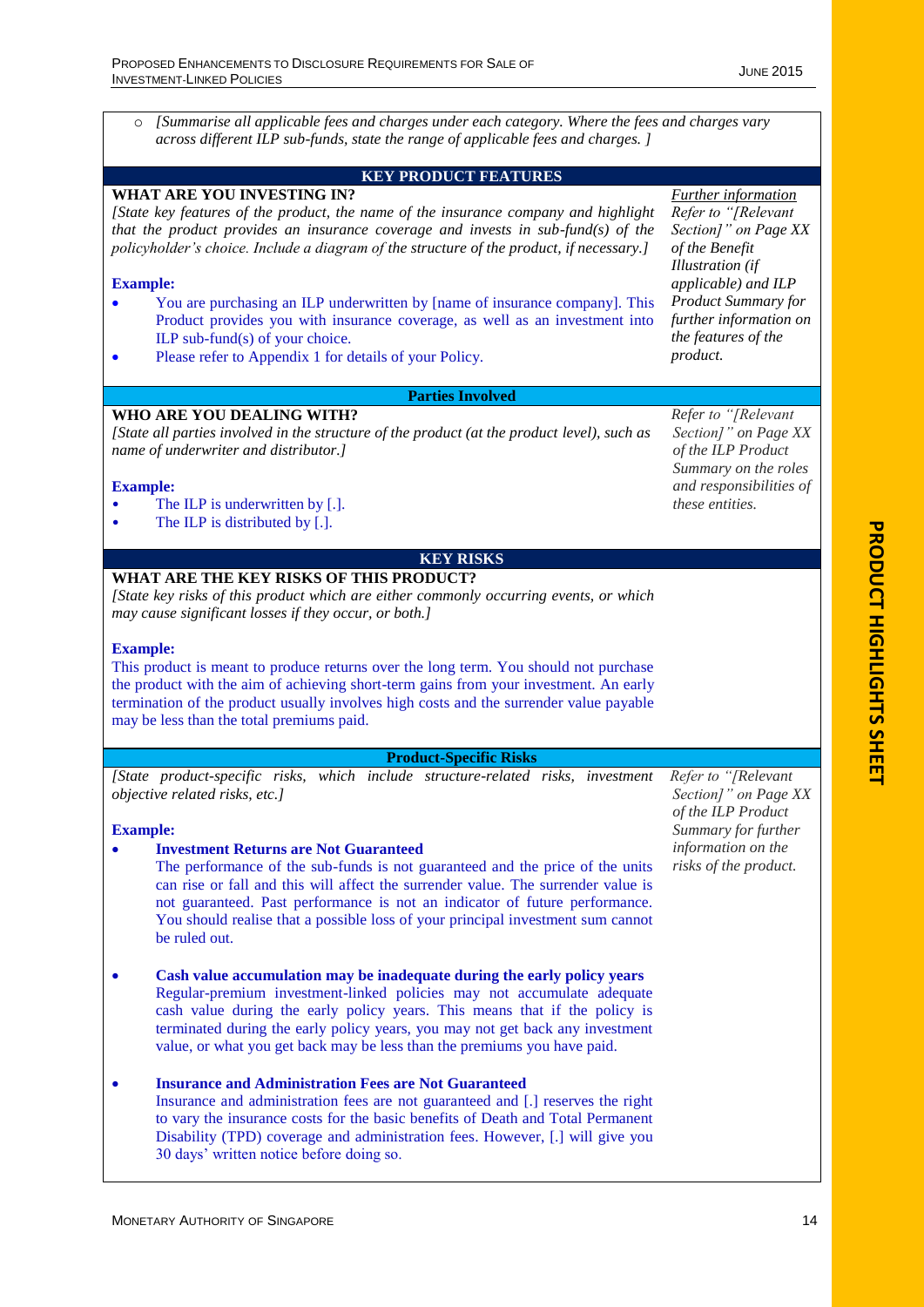#### There is a likelihood that your insurance coverage may stop when the premiums paid plus the accumulated cash values of your policy are not enough to pay for the insurance and administration fees. This likelihood is higher when: (i) Your invested fund(s) is/are performing badly; and/or

**Units May Be Insufficient to Pay the Insurance and Administration Fees**

- (ii) You stop paying your regular premiums; and/or
- (iii) You make frequent and/or large partial surrender(s).

In order to ensure that your insurance coverage will continue, you should regularly monitor your policy account to ensure that your premiums paid plus the accumulated cash values of your policy are enough to pay for the insurance and administration fees.

#### **VALUATIONS AND EXITING FROM THE INVESTMENT**

#### **HOW OFTEN ARE VALUATIONS AVAILABLE?**

*[State how often and where valuations are published, e.g.: provide a web address or the name of local newspapers where the valuation is published.]*

#### **Example:**

The actual prices of the sub-funds are published on our website at the end of the first business day after the relevant pricing date.

Prices of the funds can also be obtained from the following sources: The Straits Times/ The Business Times/ Lianhe Zaobao.

Frequency of publication is determined by the relevant media. The actual prices of the sub-funds are published two business days after the relevant pricing date.

#### **HOW CAN YOU EXIT FROM THE POLICY AND WHAT ARE THE RISKS AND COSTS IN DOING SO?**

*[State length of cancellation period and describe how policyholders can exit from the policy if they change their minds within the cancellation period and the relevant costs. If there is no cancellation period, state so clearly. Subsequent to the cancellation period, describe how policyholders can exit from the policy, e.g. surrendering the policy, switching of units and the relevant costs.]*

#### **Example:**

Cancellation of Policy within the Free-Look period

 If you cancel the policy within the free-look period of 14 days from the date you receive your policy document, premiums less medical fees (if any) incurred in assessing the risk under the policy will be refunded.

Surrender/Partial Surrender of Policy

- You can exit the ILP sub-fund by submitting a signed written instruction to us or the distributor from whom you purchased your ILP.
- Partial surrenders are subject to minimum holding requirements. If you make a partial surrender, the remaining units in your ILP must be worth at least S\$1,000 based on the actual price of the sub-fund at the time of surrender. If this is not the case, you will not be able to make a partial surrender.
- For details on the surrender value of your ILP sub-fund(s), please refer to the Product Summary.
- The surrender value of the ILP is not guaranteed and is dependent on the investment returns of the sub-fund. A lower investment return for the sub-fund will mean your ILP will have a lower surrender value.
- You will incur surrender charges in the event that you surrender your policy. Please refer to Appendix 2 on Fees and Charges for your chosen sub-funds.

*Refer to "[Relevant Section]" on Page XX of the ILP Product Summary and Benefit Illustration (if applicable) for further information on valuations and exiting from the investment.*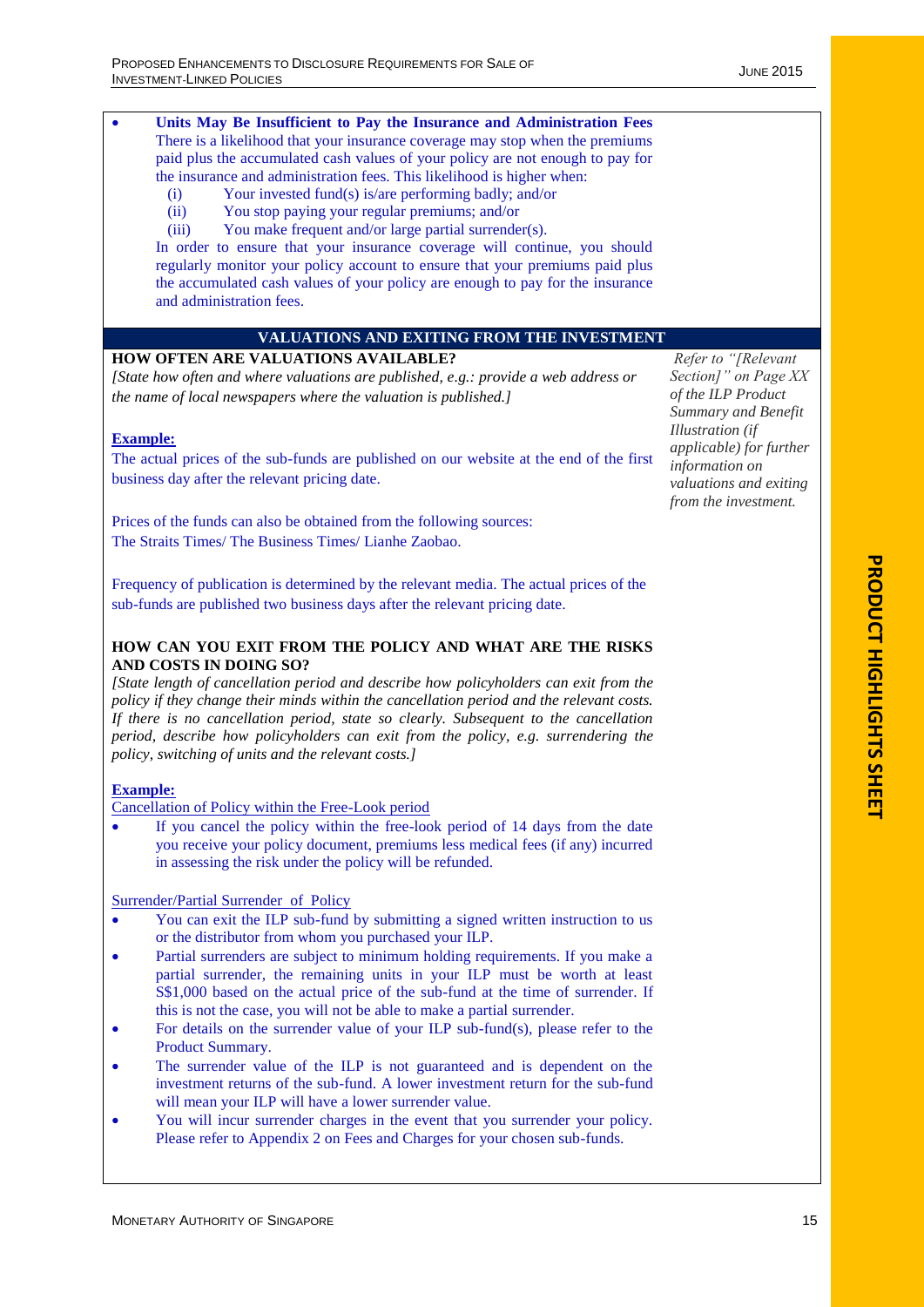#### Switching of units

 You may instruct us to switch all or any of the units of one ILP sub-fund to units of another ILP sub-fund offered by submitting a fund switch form subject to a minimum total switch amount of S\$50.

#### Occurrence of insured event

- The product is an insurance policy, and will terminate with the occurrence of an insured event.
- For details on the benefits to be paid out due to the occurrence of the insured event, please refer to the Product Summary.

#### **OTHER IMPORTANT INFORMATION**

Please see the attached appendices for details on:

- Appendix 1 to PHS Summary of Your Policy Details
- Appendix 2 to PHS Fees and Charges
- Appendix 3 to PHS PHS of Selected ILP Sub-funds

As purchasing a life insurance product is a long-term commitment, you should read the Benefit Illustration (if applicable) and Product Summary documents carefully. You may also wish to visit [www.comparefirst.sg](http://www.comparefirst.sg/) to view other life insurance products before deciding which product to purchase.

#### **CONTACT INFORMATION**

#### **HOW DO YOU CONTACT US?**

*[State contact details of underwriters/ distributors whom policyholders can contact if they have enquiries. Include a website address and email address if appropriate.]*

#### **GLOSSARY OF TERMS**

*[This section should explain terms used in the Product Highlights Sheet which may not be understandable to the average policyholder. Where possible, issuers should simplify the terms used in the main body of the Product Highlights Sheet instead of explaining them in the glossary.]*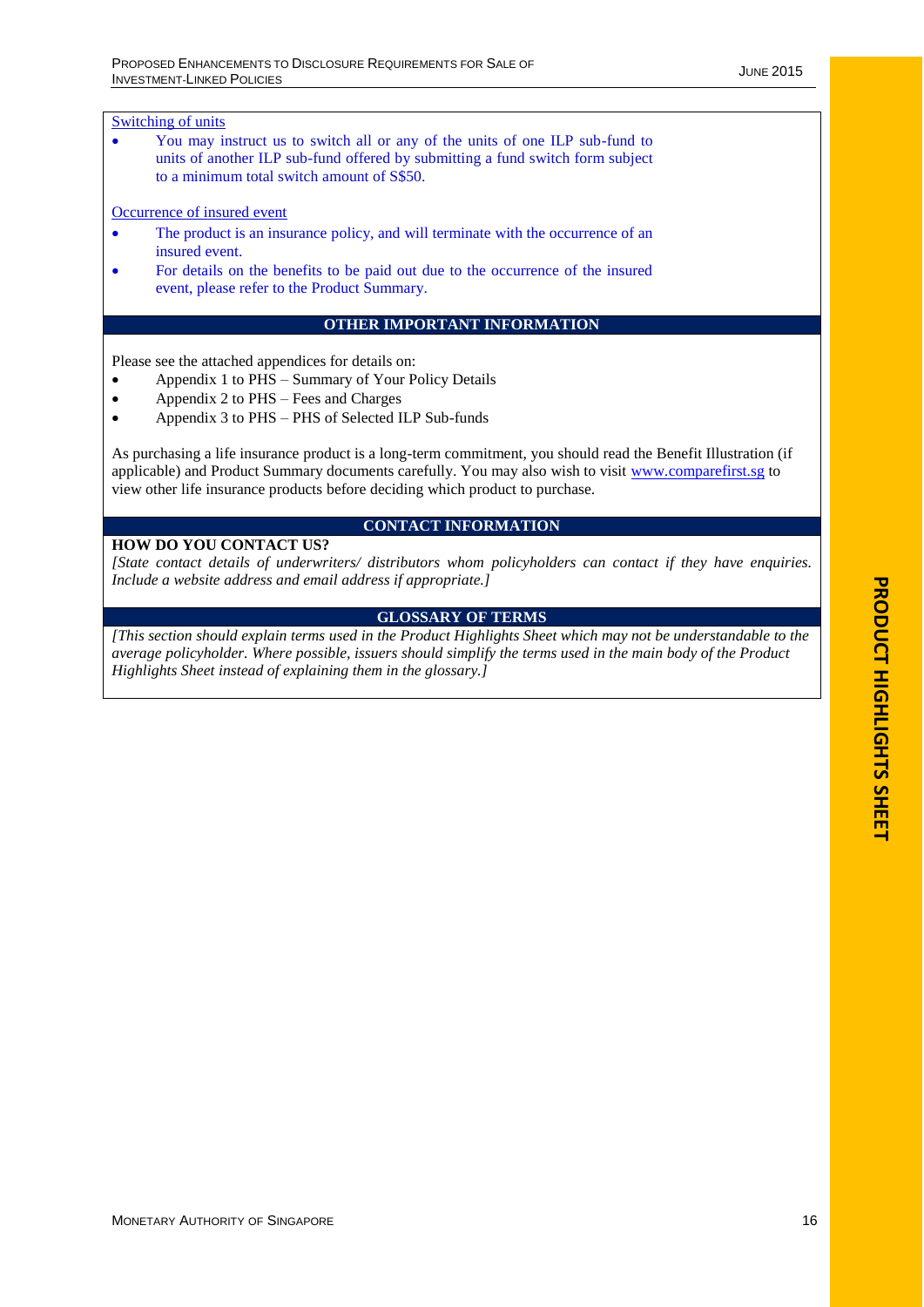# **APPENDIX 1 TO PHS - SUMMARY OF YOUR POLICY DETAILS Prepared on: DD/MM/YY**

#### **SUMMARY OF YOUR POLICY DETAILS**

*[State key features of the product and state details of the insurance coverage and investment in sub-fund(s), including:* 

- *whether the product is a single premium or regular premium ILP;*
- *the premium amount and frequency of payment;*
- *the insurance coverage, term of coverage and sum assured;*
- *the allocation of the premium invested (net of front-end fees and charges) into the sub-fund(s) of choice;*
- *if applicable, that the investment in sub-fund(s) will be subject to various recurring fees and charges, as set out in Appendix 2 on 'Fees and Charges'.*

*State clearly how the benefits of the policy (e.g. Death benefit, Disability benefit, Critical Illness benefit etc.) will be paid out or claimed by the policyholder.]*

|                                                                                                           | <b>Insurance Coverage</b>                                                                                                                                                                                                                                                                                                                                                                                                                                                                                                                                                         |                                             |                                                                                         |                                                                                                                                                                  |  |  |  |
|-----------------------------------------------------------------------------------------------------------|-----------------------------------------------------------------------------------------------------------------------------------------------------------------------------------------------------------------------------------------------------------------------------------------------------------------------------------------------------------------------------------------------------------------------------------------------------------------------------------------------------------------------------------------------------------------------------------|---------------------------------------------|-----------------------------------------------------------------------------------------|------------------------------------------------------------------------------------------------------------------------------------------------------------------|--|--|--|
|                                                                                                           | <b>Type of Coverage</b>                                                                                                                                                                                                                                                                                                                                                                                                                                                                                                                                                           |                                             | <b>Term of Coverage</b>                                                                 | <b>Sum Assured</b>                                                                                                                                               |  |  |  |
|                                                                                                           | e.g. Death/TPD/CI                                                                                                                                                                                                                                                                                                                                                                                                                                                                                                                                                                 |                                             | e.g. 99 yrs                                                                             | e.g. \$XXX                                                                                                                                                       |  |  |  |
| <b>Single/Regular</b><br><b>Premium ILP</b><br><b>Amount: S\$XX</b><br>Payment Frequency: e.g.<br>monthly | <b>Example:</b><br>Death Benefit<br>In the event of death, [name of insurance company] pays the cash value of all<br>the units under the policy plus the sum assured for Death as shown on your<br>certificate of Life Assurance and minus any outstanding amounts owing to [.]<br><b>TPD Benefit</b><br>If you have made any claim under TPD Benefit, the sum assured of the Death<br>Benefit shall be reduced accordingly to an amount equal to the difference<br>between the sum assured of the Death Benefit and the sum assured of the TPD<br>Benefit that has been claimed. |                                             |                                                                                         |                                                                                                                                                                  |  |  |  |
|                                                                                                           | Occurrence of insured event<br>an insured event.<br>event, please refer to the Product Summary.                                                                                                                                                                                                                                                                                                                                                                                                                                                                                   |                                             |                                                                                         | The product is an insurance policy, and will terminate with the occurrence of<br>For details on the benefits to be paid out due to the occurrence of the insured |  |  |  |
|                                                                                                           | Investment in sub-fund(s)<br>Note: Your investment in the sub-fund(s) will incur various fees and charges.<br>Please refer to Appendix 2 on Fees and Charges of your chosen sub-funds.                                                                                                                                                                                                                                                                                                                                                                                            |                                             |                                                                                         |                                                                                                                                                                  |  |  |  |
|                                                                                                           |                                                                                                                                                                                                                                                                                                                                                                                                                                                                                                                                                                                   | <b>Sub-fund</b><br>Sub-fund A<br>Sub-fund B | Your investment in the sub-funds will follow this ratio:<br>Ratio $(\% )$<br>50%<br>50% |                                                                                                                                                                  |  |  |  |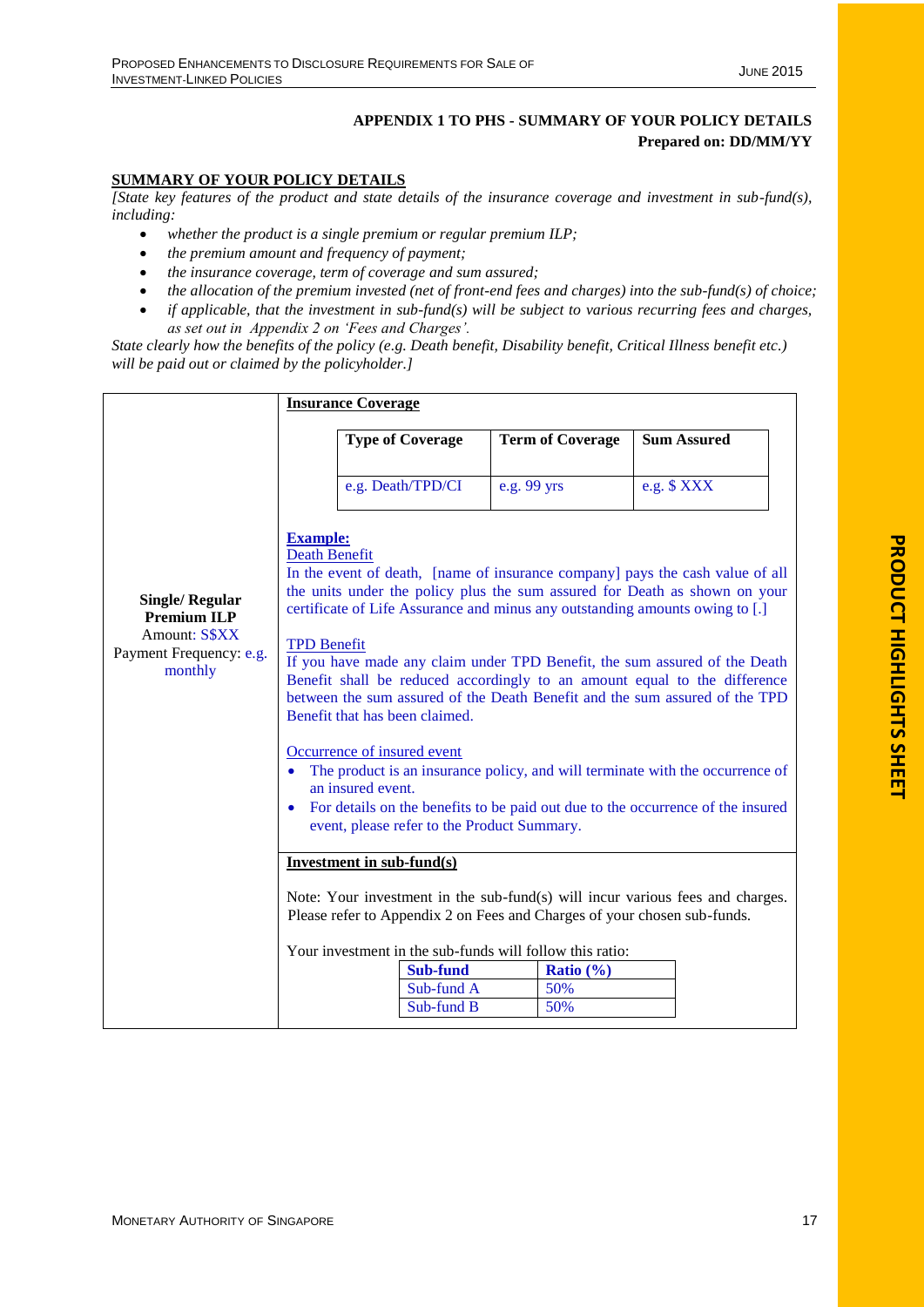#### **APPENDIX 2 TO PHS – FEES AND CHARGES Prepared on: DD/MM/YY**

#### **WHAT ARE THE FEES AND CHARGES FOR THE PRODUCT?**

*[State all fees and charges payable. This includes entry and surrender charges (i.e. charges at the point of entry, such as the sales charge or other distribution charges, and charges at the point of exit), insurance and administration fees (e.g. switching fee; policy fee; cost of insurance), fees from ILP sub-funds' investments in underlying CIS (e.g. fund manager's annual management charge; trustee fee; custodian fee; valuation and accounting fee; any other fees such as registrar fee and legal and professional fees), and additional fees charged by the insurer at the ILP sub-fund level (e.g. additional annual management charge; valuation and accounting fee; custodian fees). If fees are increased or if new fees are introduced at a later stage, state so here. If needed, the information on fees and charges may be presented in landscape format.]* 

#### **Example:**

You will incur the following fees and charges for your policy, based on your choice of sub-funds:

|                                                                                       | <b>Type</b>                                                       | <b>Sub-fund A</b>                                                                                          | <b>Sub-fund B</b>                                      |  |
|---------------------------------------------------------------------------------------|-------------------------------------------------------------------|------------------------------------------------------------------------------------------------------------|--------------------------------------------------------|--|
| Entry Charge and<br>Surrender Charge<br>(Note: these charges<br>are mainly to pay for | <b>Entry Charge</b>                                               | Year 1:81% of your premium<br>Please refer to Product Summary for entry<br>charge(s) for subsequent years. |                                                        |  |
| distribution costs)                                                                   | <b>Surrender Charge</b>                                           | 0% throughout the policy term                                                                              |                                                        |  |
| <b>Switching Fee</b><br>Insurance and<br><b>Administration Fees</b>                   |                                                                   |                                                                                                            | Free of charge                                         |  |
|                                                                                       | <b>Policy Fee</b>                                                 | S\$5 per month                                                                                             |                                                        |  |
| <b>Cost of Insurance</b><br>Year 1: \$77<br>subsequent years.                         |                                                                   | Please refer to Product Summary and Benefit                                                                | Illustration (if applicable) for cost of insurance for |  |
| Fees from ILP Sub-<br>funds' Investments in<br>Underlying CIS                         | Fund Manager's Annual<br><b>Management Charge</b>                 | $1.50\%$ (max 3%) per<br>annum of NAV.                                                                     | $1.50\%$ (max 3%) per<br>annum of NAV.                 |  |
| <b>Additional Fees</b><br>Charged by Insurer at<br>the ILP Sub-fund<br>Level          | <b>Insurer's Additional</b><br><b>Annual Management</b><br>Charge | $0.10\%$ per annum of<br>NAV.                                                                              | 0.10% per annum of<br>NAV.                             |  |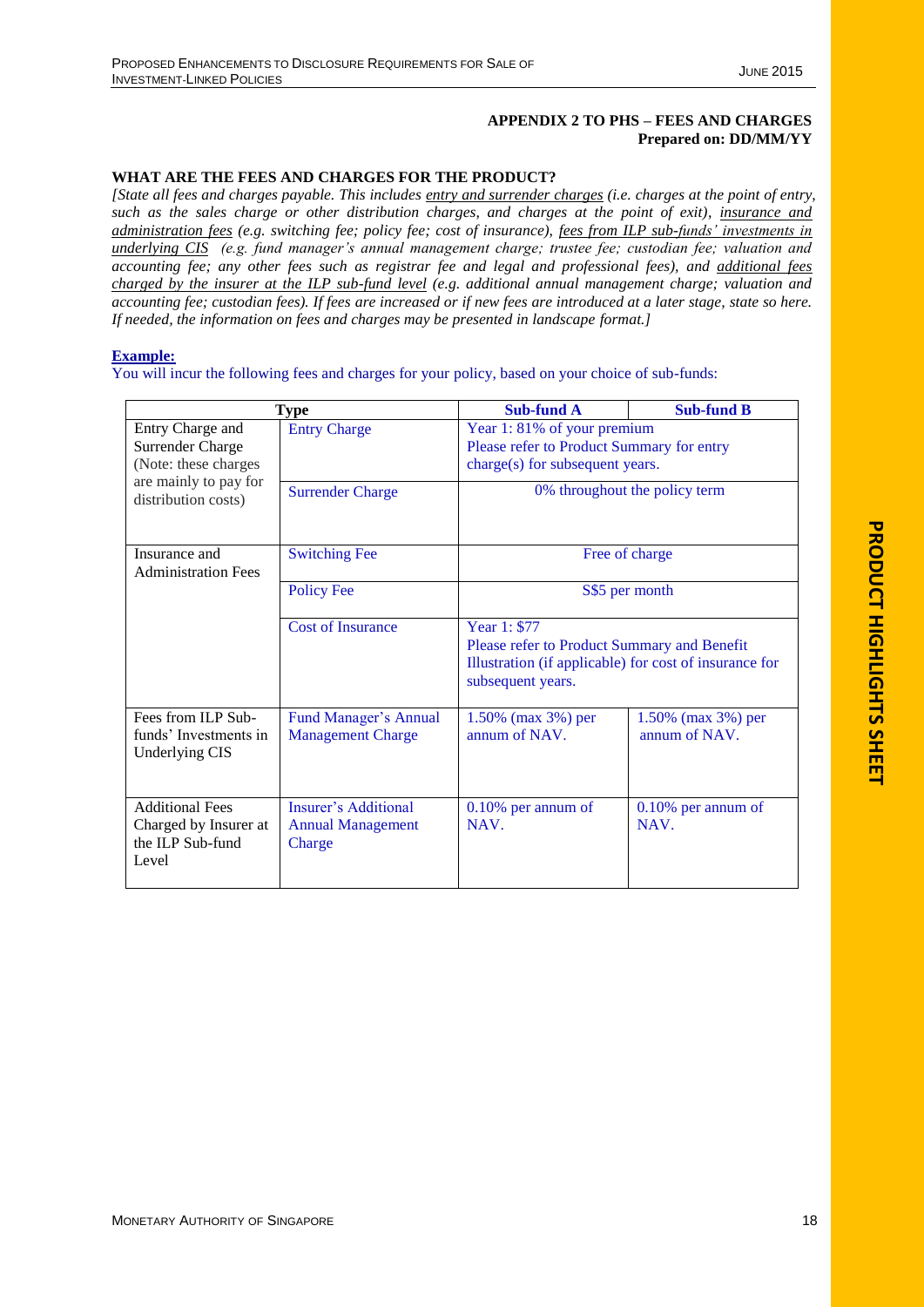#### **APPENDIX 3 TO PHS – PHS OF SELECTED ILP SUB-FUNDS**

*[Provide all PHS for ILP Sub-Funds chosen by the policyholder.]*